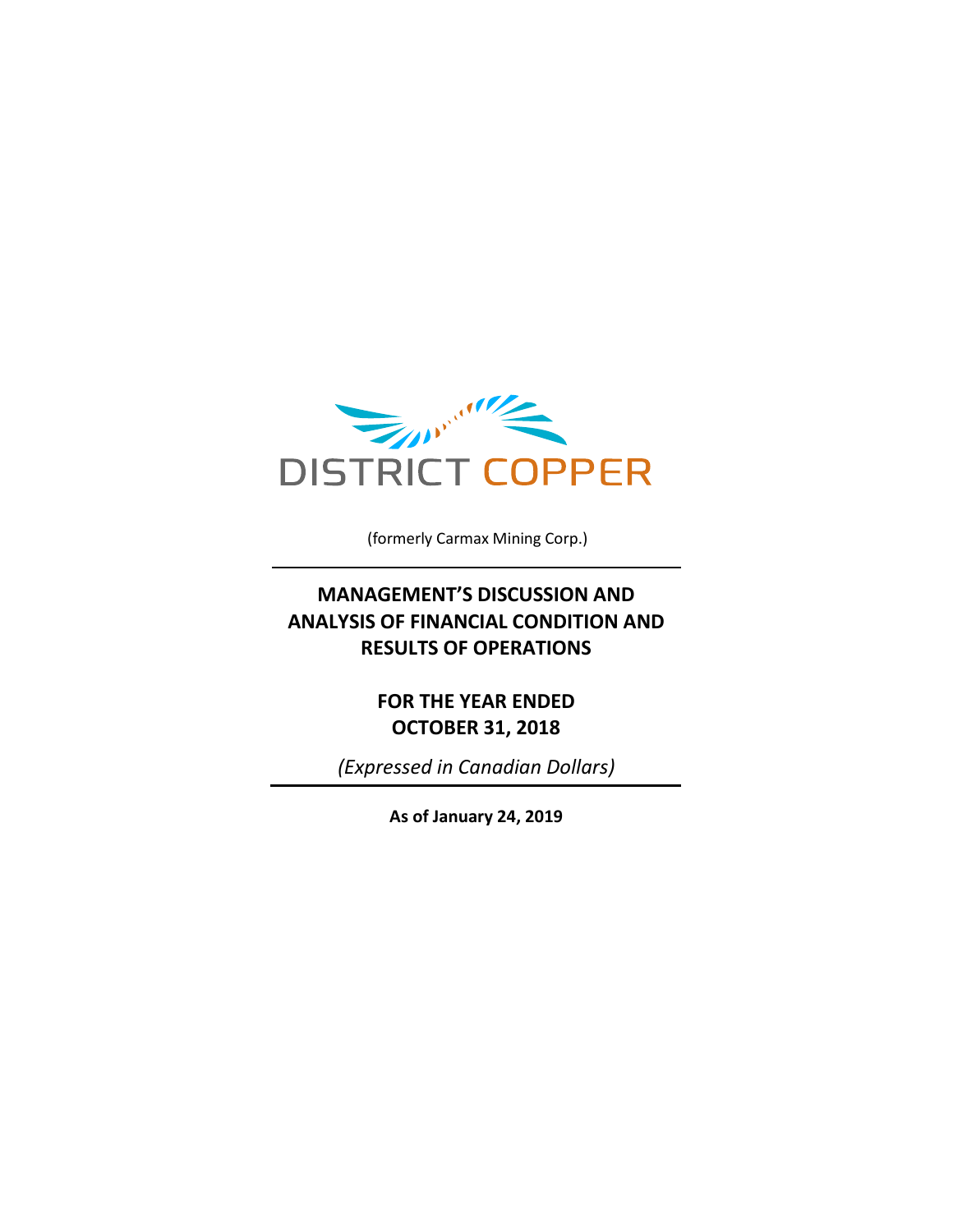### **CONTENTS**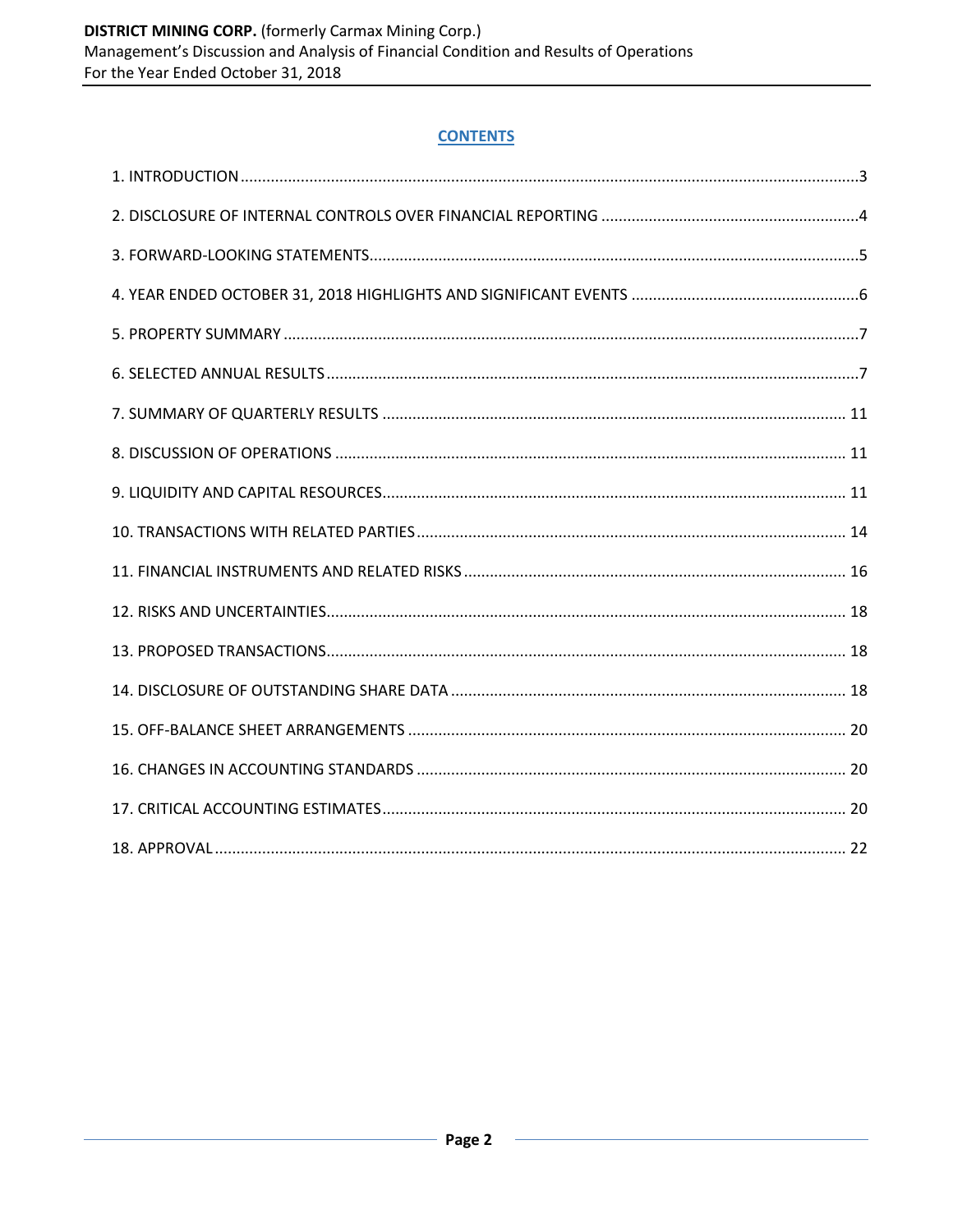## **1. INTRODUCTION**

This Management's Discussion and Analysis ("**MD&A**") of District Copper Corp., formerly Carmax Mining Corp., (referred to as "**District**", the "**Company**", "**us**" or "**our**") provides analysis of the Company's financial results for the year ended October 31, 2018. The following information should be read in conjunction with the accompanying audited annual financial statements for the year ended October 31, 2018, and the notes to those financial statements, prepared in accordance with IAS 34 underInternational Financial Reporting Standards ("**IFRS**"), as issued by the International Accounting Standards Board. Please also refer to the tables starting on page 12 of this MD&A which compares certain financial results for the year ended October 31, 2018 and 2017. Financial information contained herein is expressed in Canadian dollars, unless otherwise stated. All information in this MD&A is current as of January 23, 2019 unless otherwise indicated. This MD&A is intended to supplement and complement District's audited annual financial statements for the year ended October 31, 2018 and the notes thereto. Readers are cautioned that this MD&A contains "*forward-looking statements*" and that actual events may vary from management's expectations. This MD&A was reviewed, approved and authorized for issue by the Company's Audit Committee, on behalf of the Board of Directors, on January 23, 2019.

#### **Description of Business**

District is a public company incorporated in British Columbia, under the "*Canadian Business Corporation Act*" and its common shares are listed on the TSX Venture Exchange (the "**TSX-V**"); under the trading symbol "**DCOP.V**". The Company maintains its head office at 142-1146 Pacific Blvd., Vancouver, British Columbia, Canada, V6Z 2X7.

The Company's principal business activity is the exploration of the Eaglehead Copper Project, located in the Liard Mining Division in northern British Columbia.

On October 31, 2018 and January 23, 2019, the Company had (i) 84,241,618 common shares issued and outstanding; (ii) 23,352,942 share purchase warrants to acquire common shares outstanding and (iii) 2,350,000 options to acquire common shares outstanding.

| <b>Head Office</b>                                                                    | <b>Share Information</b>                                                                                                                                                                                                                                            | <b>Investor Information</b>                                                                             |  |  |  |  |  |
|---------------------------------------------------------------------------------------|---------------------------------------------------------------------------------------------------------------------------------------------------------------------------------------------------------------------------------------------------------------------|---------------------------------------------------------------------------------------------------------|--|--|--|--|--|
| # 142 - 1146 Pacific Blvd.<br>Vancouver, BC V6Z 2X7<br>Canada<br>Tel: +1-604-620-7737 | Financial reports, news releases and<br>Our common shares are listed for<br>information<br>trading on the TSX-V under the symbol<br>corporate<br>be<br>can<br>website<br>accessed<br>on<br>our<br>at<br>www.districtcoppercorp.com and on<br>SEDAR at www.sedar.com |                                                                                                         |  |  |  |  |  |
| <b>Registered Office</b>                                                              | <b>Transfer Agent and Registrar</b>                                                                                                                                                                                                                                 | <b>Contact Information</b>                                                                              |  |  |  |  |  |
| #217-179 Davie Street<br>Vancouver, BC V6Z 2Y1<br>Canada<br>Tel: +1-604-669-3233      | Computershare Investor Services Inc.<br>3 <sup>rd</sup><br>510 Burrard<br>Street<br>Floor.<br>Vancouver, BC V6C 3B9<br>Tel: +1-604-661-9400                                                                                                                         | Investors: Daniel Camaano<br>Media requests and queries:<br>Tel: +1-604-620-7737<br>dlcaamano@gmail.com |  |  |  |  |  |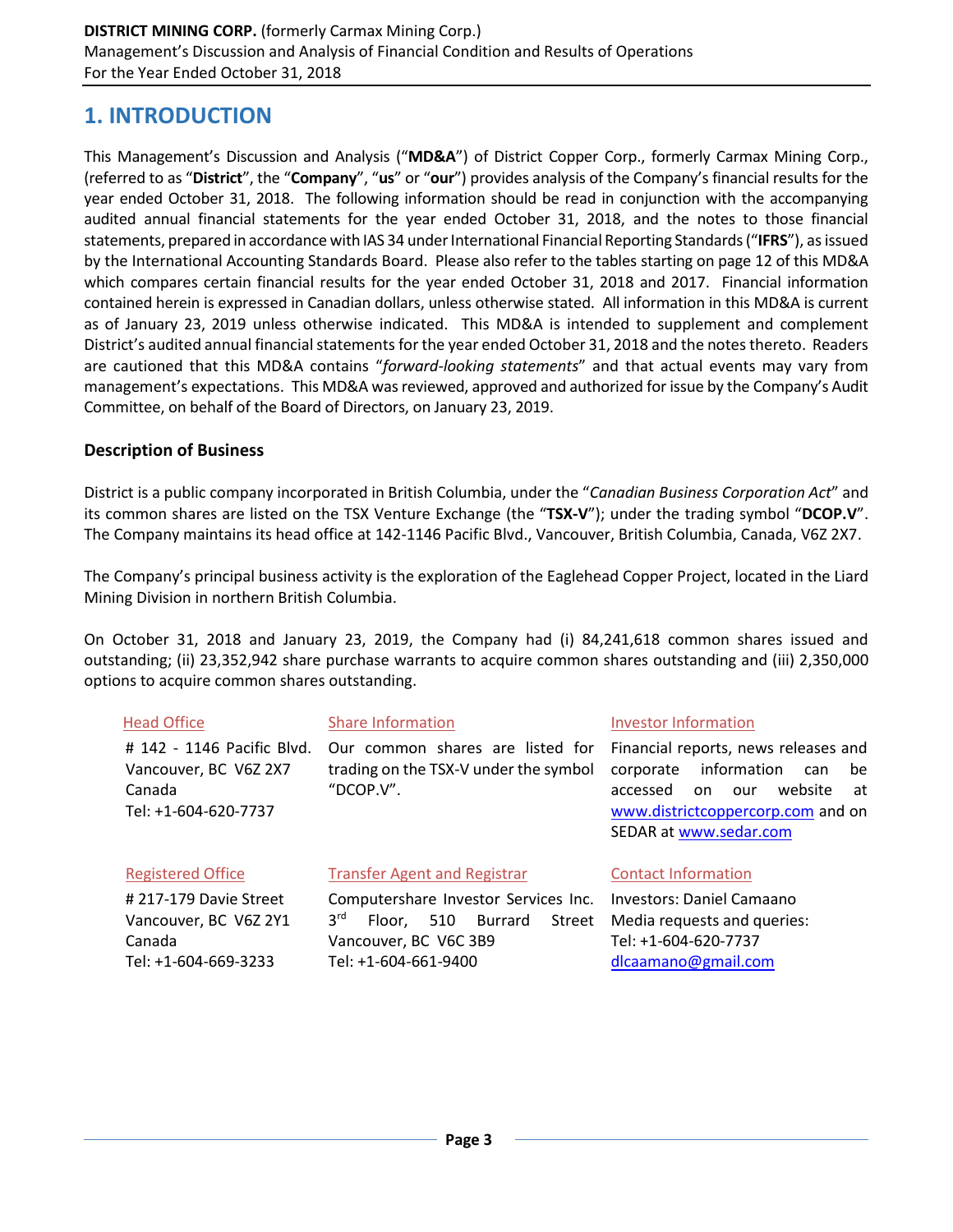As at the date of this MD&A, District Copper's directors and officers are as follows:

| <b>Directors</b>                                                                                      | <b>Officers and Position</b>                                                                                                                                                 |
|-------------------------------------------------------------------------------------------------------|------------------------------------------------------------------------------------------------------------------------------------------------------------------------------|
| Elmer Stewart (Chairman)<br>Jevin Werbes<br><b>Chris Healey</b><br>J. Michael Smith<br>Hrayr Agnerian | Jevin Werbes, President and Chief Executive Officer<br>Braden Jensen, Chief Financial Officer<br>Cam Grundstrom, Chief Operating Officer<br>Judy McCall, Corporate Secretary |
| <b>Audit Committee</b>                                                                                | <b>Compensation Committee</b>                                                                                                                                                |
| J. Michael Smith (Chairman)<br>Elmer Stewart<br>Chris Healey<br>Jevin Werbes (Non-Independent)        | Chris Healey<br>J. Michael Smith<br>Jevin Werbes                                                                                                                             |

#### **Qualified Person**

Mr. Elmer B. Stewart, MSc. P. Geol., Director of the Company, is the Qualified Person as defined under NI 43-101 *Standards of Disclosure for Mineral Projects* ("**NI 43-101**") who has reviewed and approved all technical and scientific disclosure contained in this MD&A regarding the Company's mineral properties.

## **2. DISCLOSURE OF INTERNAL CONTROLS OVER FINANCIAL REPORTING**

Management has established processes to provide them sufficient knowledge to support representations that they have exercised reasonable diligence that (i) the financial statements do not contain any untrue statement of material fact or omit to state a material fact required to be stated or that is necessary to make a statement not misleading in light of the circumstances under which it is made, as of the date of and the periods presented by the financial statements; and (ii) the financial statements fairly present in all material aspects the financial condition, results of operations and cash flows of the Company, as of and for the periods presented.

In contrast to the certificate required for non-venture issuers under National Instrument 52-109 Certificate of Disclosure in Issuers' Annual and Interim Filings ("**NI 52-109**"), this Venture Issuer Basic Certification does not include representations relating to the establishment and maintenance of disclosure controls and procedures ("**DC&P**") and internal control over financial reporting ("**ICFR**") as defined in NI 52-109. In particular, the certifying officers filing this certificate are not making any representations relating to the establishment and maintenance of:

- i) Controls and other procedures designed to provide reasonable assurance that information required to be disclosed by the issuer in its annual filings, interim filings or other reports filed or submitted under securities legislation is recorded, processed, summarized and reported within the time periods specified in securities legislations; and
- ii) A process to provide reasonable assurance regarding the reliability of financial reporting and the preparation of financial statements for external purposes in accordance with the issuer's IFRS.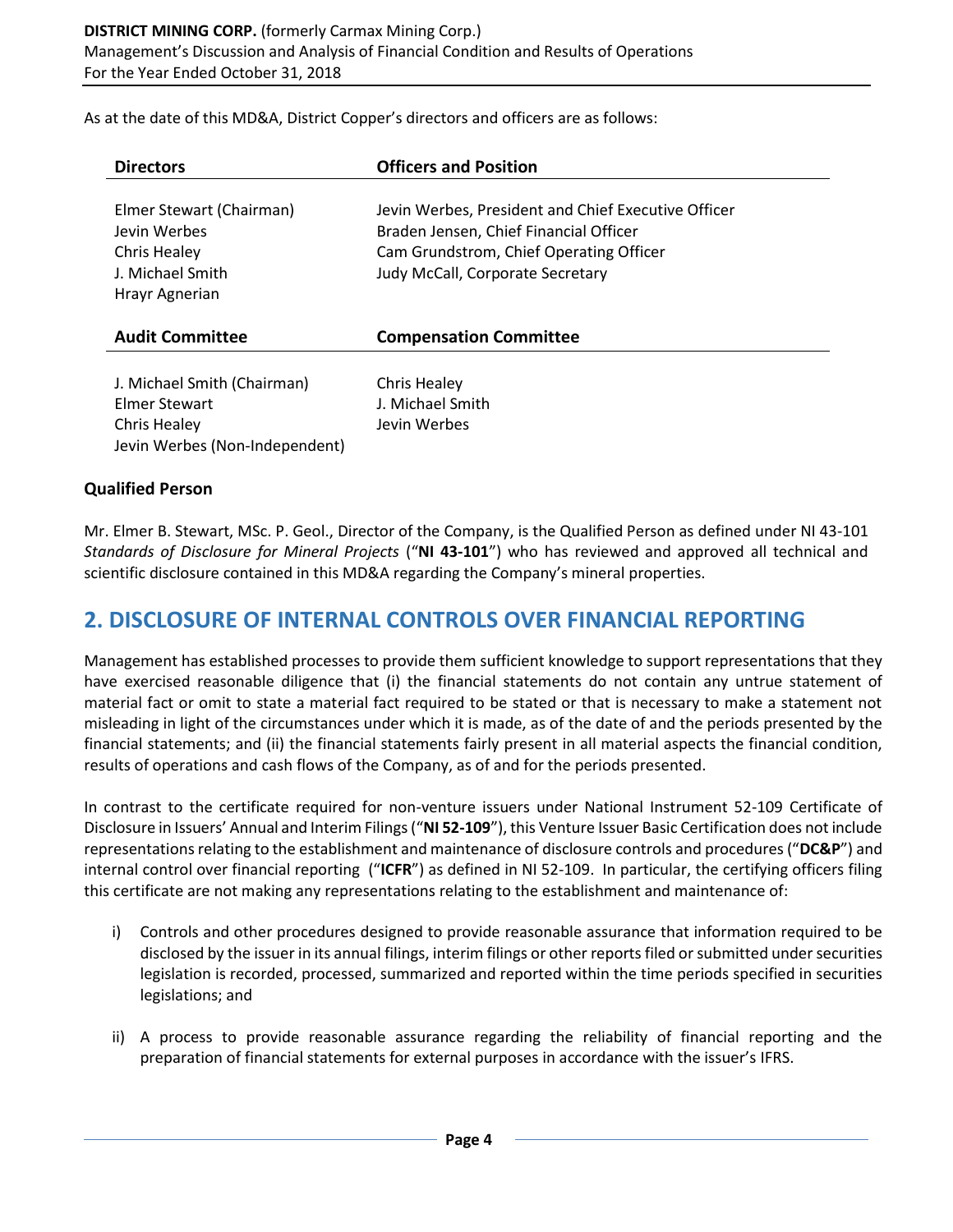The issuer's certifying officers are responsible for ensuring that processes are in place to provide them with sufficient knowledge to support the representations they are making in this certificate. Investors should be aware that inherent limitations on the ability of certifying officers of a venture issuer to design and implement on a costeffective basis DC&P and ICFR as defined in NI 52-109 may result in additional risks to the quality, reliability, transparency and timeliness of interim and annual filings and other reports provided under securities legislation.

# **3. FORWARD-LOOKING STATEMENTS**

Certain statements contained in this MD&A constitute "*forward-looking statements*" within the meaning of Canadian securities legislation. These forward-looking statements are made as of the date of this MD&A and the Company does not undertake to update any forward-looking statement that may be made from time to time by the Company or on its behalf, except in accordance with applicable laws.

Forward-looking statements relate to future events or future performance and reflect management's expectations or beliefs regarding future events and include, but are not limited to, statements with respect to the estimation of mineral reserves and resources, the realization of mineral resource and mineral reserve estimates, the timing and amount of estimated future production, costs of production, capital expenditures, success of mining operations, environmental risks, unanticipated reclamation expenses, title disputes or claims and limitations on insurance coverage. **Readers are cautioned that mineral resources that are not mineral reserves do not have demonstrated economic viability.**

Except for statements of historical fact relating to the Company, certain information contained herein constitutes forward-looking statements. The words "may", "will", "continue", "could", "should", "would", "suspect", "outlook", "believes", "plan", "anticipates", "estimate", "expects", "intends" and words and expressions of similar import are intended to identify forward-looking statements.

Forward-looking statements include, without limitation, information concerning possible or assumed future results of the Company's operations. These statements are not historical facts and only represent the Company's current beliefs as well as assumptions made by and information currently available to the Company concerning anticipated financial performance, business prospects, strategies, regulatory developments, development plans, exploration and development activities and commitments and future opportunities. Although management considers those assumptions to be reasonable based on information currently available to them, they may prove to be incorrect.

These statements are not guarantees of future performance and involve assumptions and risks and uncertainties that are difficult to predict. Therefore, actual results may differ materially from what is expressed, implied or forecasted in such forward-looking statements.

By their very nature, forward looking statements involve a number of known and unknown risks, uncertainties and other factors which may cause the actual results, performance, or achievements of the Company to be materially different from any future results, performance, or achievements expressed or implied by such forwardlooking statements. Readers are cautioned not to place undue reliance on these forward-looking statements, and readers are advised to consider such forward-looking statements considering the risk factors set forth below and as further detailed in the "*Risks and Uncertainties*" section of this MD&A.

These risk factors include, but are not limited to, fluctuation in metal prices which are affected by numerous factors such as global supply and demand, inflation or deflation, global political and economic conditions; the Company's need for access to additional capital to explore and develop its projects; the risks inherent in the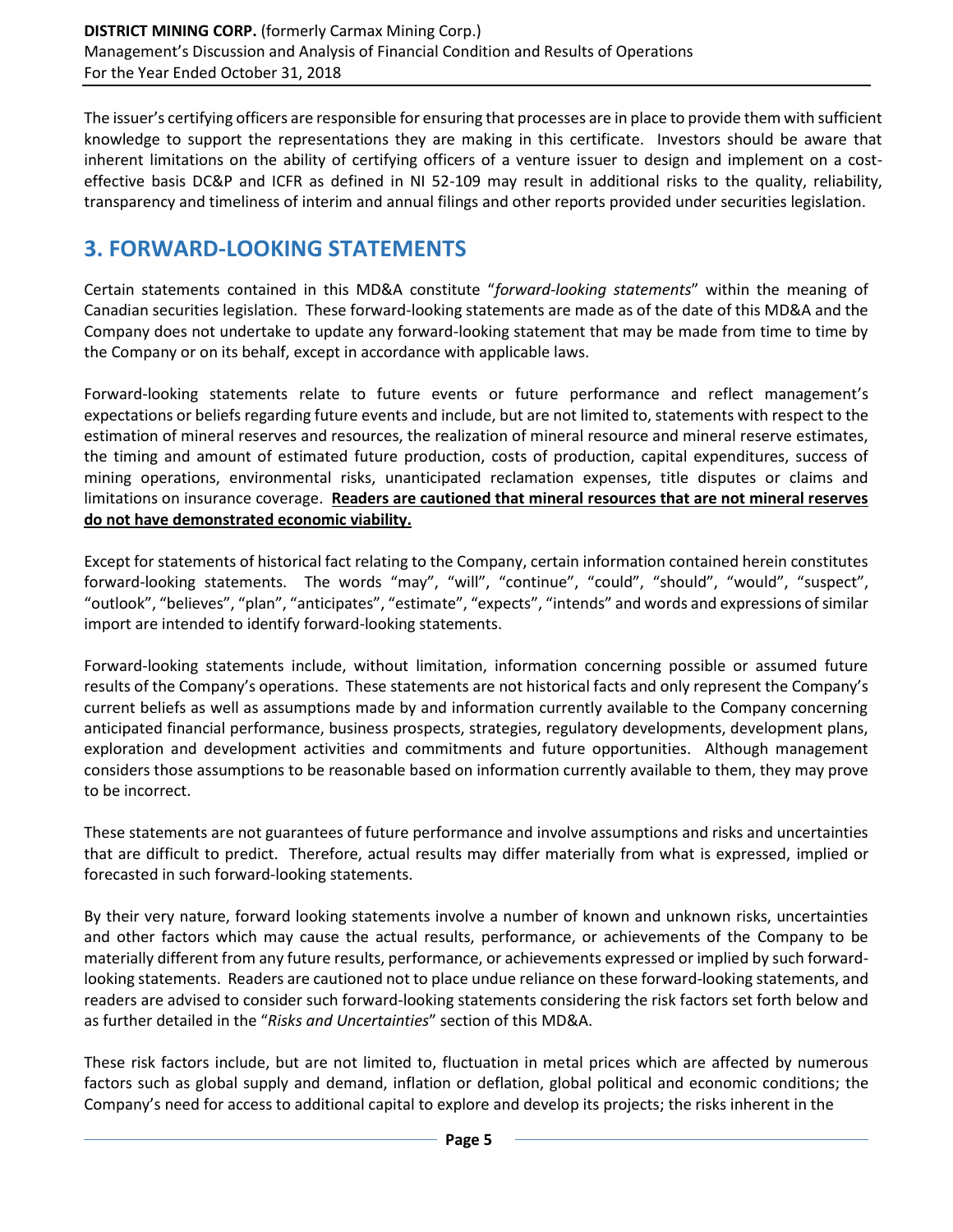exploration for and development of minerals including the risks of estimating the quantities and qualities of minerals, operating parameters and costs, receiving project permits and approvals, successful construction of mining and processing facilities, and uncertainty of ultimate profitability of mining operations; risks of litigation and other risks. The Company cautions that the foregoing list of factors that may affect future results is not exhaustive. When relying on any forward-looking statements in this MD&A to make decisions with respect to the Company, investors and others should carefully consider the risk factors set out in this MD&A and other uncertainties and potential events.

# **4. YEAR ENDED OCTOBER 31, 2018 HIGHLIGHTS AND SIGNIFICANT EVENTS**

- On February 12, 2018, the Company provided the results of the compilation of historical and current exploration data for its Eaglehead porphyry copper project. The compilation showed that in addition to the multiple zones of porphyry style mineralization located to date, two previously unexplored large exploration targets were defined, and that the mineralization has a similar age to other large porphyry copper deposits in British Columbia. The compilation concluded that based on the geophysical signature, several the zones of mineralization could be connected and that a significantly larger portion of the Eaglehead intrusion has the potential to host increased porphyry copper style mineralization than previously thought.
- On March 22, 2018, District announced their intention of making a non-brokered private placement of up to 18,750,000 units at a price of \$0.08 per unit for gross proceeds of \$1,500,000. Each unit consists of one share and one share purchase warrant which allows the holder to purchase one additional share of the District's capital stock at a price of \$0.12 per share for each warrant held with the warrants expiring two years from the date of the closing of the private placement.

The warrants will have an early acceleration provision wherein the warrants will become callable on 21 days' notice in the event the Company's shares trade at a price of \$0.25 per share or greater for a 30 day trading period after the four month hold period expires on the securities sold pursuant to the placement.

• On March 29, 2018, District closed its previously announced private placement. The non-brokered private placement consisted of 18,750,000 units at a price of \$0.08 per unit for gross proceeds of \$1,500,000. Each unit consisted of one common share of the Company and one transferable share purchase warrant with one full warrant entitling the holder to purchase one additional common share of the Company at a price of \$0.12 for a period of two years following the date of closing.

Finder's fees of \$48,048, filing fees of \$7,500 and legal fees of \$47,608 were paid with respect to this financing.

- On April 19, 2018, District announce the appointment of Mr. Cam B. Grundstrom to the position of Chief Operating Officer. Mr. Grundstrom, (B.Sc. Eng.), is a mining engineer with 36 years of operating and development experience in key management positions in large mining projects in Canada, USA, and overseas. Most recently, Mr. Grundstrom served as Vice President of Operations with Copper Fox Metals Inc.
- On May 8, 2018, District acquired additional mineral tenures located contiguous to its 100% owned Eaglehead project (see news release dated April 9, 2018).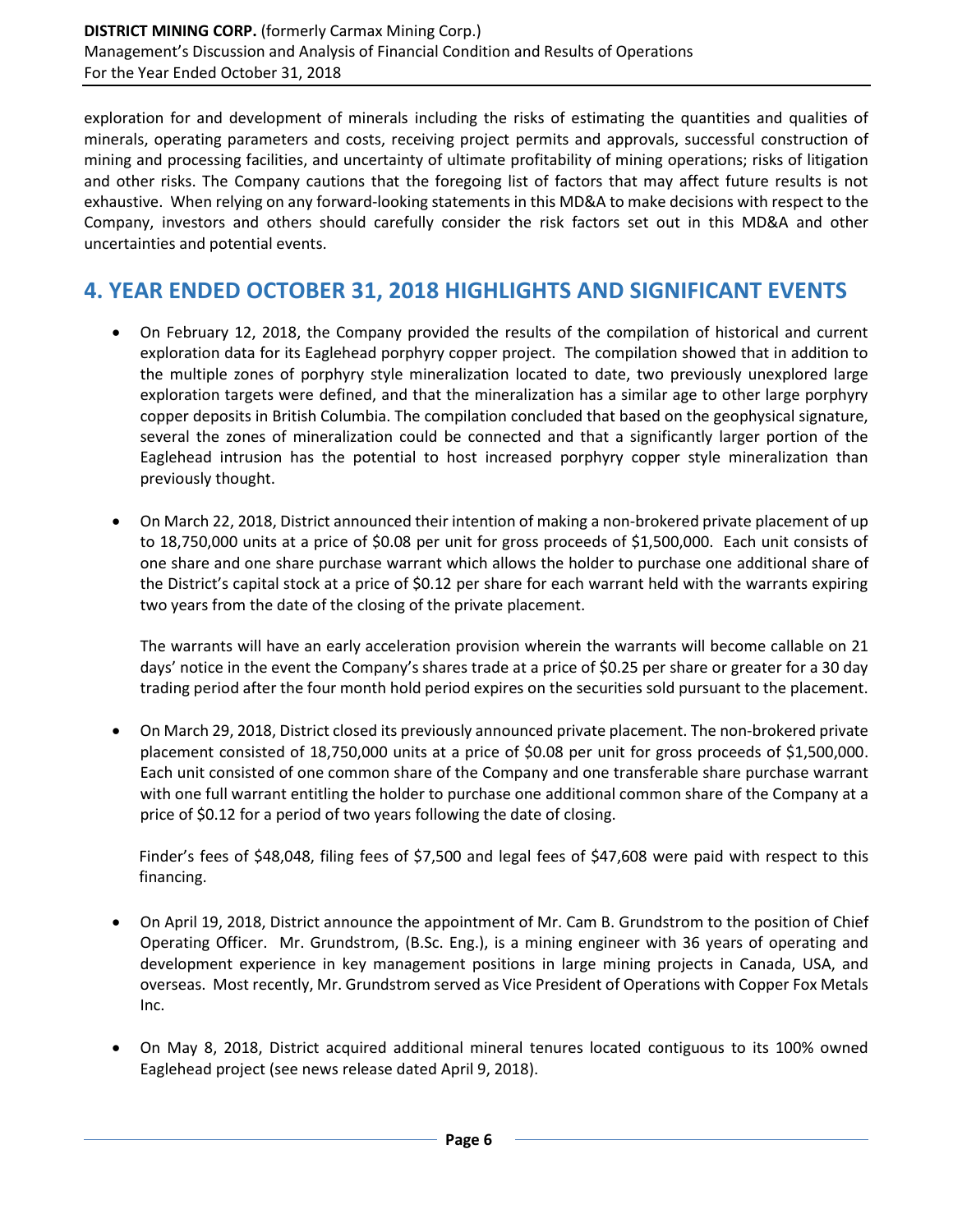Highlights of the transaction were:

- $\circ$  Approximately 2,400 ha in 3 mineral tenures located contiguous to the northern boundary of the Eaglehead project,
- o Purchase price consisted of \$15,000 and 3,900,000 shares of District,
- o The vendor will retain a 2% NSR on production from the project, and
- o District retains the right to re-purchase up to 1.5% of the 2% NSR for a purchase price of \$1,000,000.
- On June 1, 2018, District announced that at the annual meeting of the Company held May 31, 2018, shareholders of District approved a special resolution authorizing the Company to change its name to "*District Copper Corp.*" subject to Exchange approval. The effective date of the name change would be established after the consent of the TSX Venture Exchange is received.
- On July 3, 2018, the Company changed its name from Carmax Mining Corp to District Copper Corp.
- On July 12, 2018, the Company issued 6,470,352 flow-through shares, pursuant to a private placement, for gross proceeds of \$549,980.

Finder's fees of \$30,000, filing fees of \$1,382, legal fees of \$32,883 and the issuance of 352,942 finder's warrants were paid with respect to this financing.

Each broker warrant is exercisable into one common share at \$0.085 until July 12, 2020.

*Subsequent to year ended:*

• On August 15, 2018, the Company executed an agreement with an arm's length third party to acquire, subject to the TSX:V approval, a 100% interest in the Stoney Lake East Project. To acquire the project, the Company will issue 40,000,000 of its common shares to the current owners. The Project is subject to a 2% NSR, if the price of gold is US \$2,000/oz. or less and a 3% NSR if the price of gold in above US \$2,000/oz.

On December 14, 2018, District Copper received conditional TSX:V approval for its proposed acquisition of the Stony Lake East Property. The conditional approval requires that the District Copper raises, by way of a private placement, no less than \$400,000 in order to fund the first phase of the exploration program. The financing is expected to close on January 31, 2019.

# **5. PROPERTY SUMMARY**

### **Eaglehead Property**

The Company's 100% owned Eaglehead copper-molybdenum-gold property is an intrusion hosted, intermediate stage exploration project that covers 13,540 Ha., located in the Liard Mining District in northern British Columbia, approximately 40 kilometers east of Dease Lake.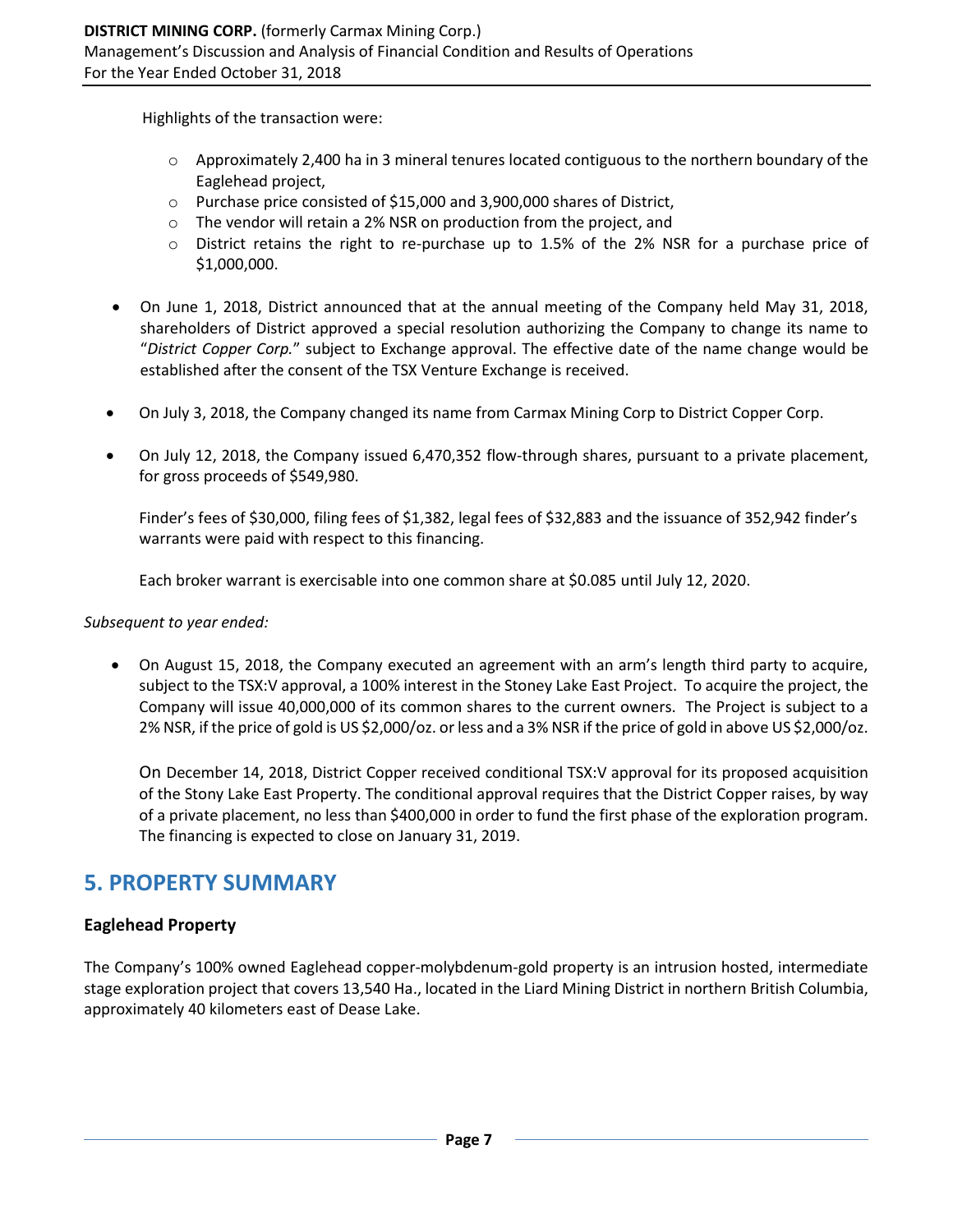In 2012, Roscoe Postle Associates Inc. prepared a National Instrument 43-101 Technical Report on the Eaglehead property which included a Mineral Resources estimate on the East and Bornite zones located within the property. The Technical Report prepared by B. McDonough, P. Geo. and D. Rennie, P. Eng. as Qualified Persons was filed on SEDAR on June 29, 2012 (see news release dated July 4, 2012). The Inferred Mineral Resource estimate totals 102.5 million tonnes at an average grade of 0.29% Cu, 0.010% Mo, and 0.08 g/t Au. The resources were estimated at a cut-off grade of 0.16% copper equivalent constrained within a pit shell.

**The reader is cautioned that a significant amount of work has been completed on the Eaglehead project since the date of the Technical Report including geophysical surveys, metallurgical studies and re-logging and resampling and sampling of a significant number of historical drill holes. Several of the input parameters used in the Technical Report have changed. The resource estimation and conclusions of the Technical Report may not be realized.**

The 2018 exploration program was completed at a cost of \$650,092 and consisted of re-logging and re-sampling core from historical diamond drill holes located in the Camp, Pass, Bornite and East zones, surveying of diamond drill hole collars, mapping and sampling of the large exploration targets located north of the Pass and Camp zones. The 2018 exploration program commenced in June 2018 and was completed in September 2018. The Amended Mines Act permit required to complete the program was received from the Ministry of Energy and Mines for the Province of British Columbia pursuant to which, District was required to increase its bonding by an additional \$32,000, bringing the total reclamation bond to \$212,000.

#### **2018 Exploration Program**

Following completion of the compilation work in early 2018, the objective of the 2018 field program was to assess and expand the resource potential of the Eaglehead project. The 2018 work program advanced the technical understanding of the project and provide a significant amount of new exploration data on the Camp zone and the area located north of the mineralized area outlined to date. The main components of the 2018 program are outlined below.

#### *Land Acquisition*

The compilation work completed during Q2 2018 identified a large (3kms by 2 kms) exploration target located north of the Pass and Camp zones. This exploration target exhibits copper mineralization in an outcrop; a copper and molybdenum in soil geochemical anomaly and a positive chargeability anomaly (+10 millirad) located inside a coincident regional scale magnetite destructive and positive potassium geophysical anomaly. The compilation showed that the features characterizing the exploration target extend to the north beyond the property boundaries. The mineral tenures acquired in May 2018 covers the northern extension of the coincident geophysical anomaly.

### *Historical Drill Holes*

Thirty three historical diamond drill holes (7,493 m) from the East, Bornite, Pass and Camp zones were re-logged to the standards established in 2014. Sampling (917 samples) of previously un-split drill core intervals and resampling of previously sampled intervals for copper-gold-molybdenum-silver analysis was also completed. A number of the previously un-sampled intervals in these historical drill cores contained visible copper (chalcopyrite and or bornite) and molybdenite mineralization. The re-logging program provided additional lithology and alteration data to fill in data gaps in the Bornite, East, and Pass zones as well as provided a significant amount of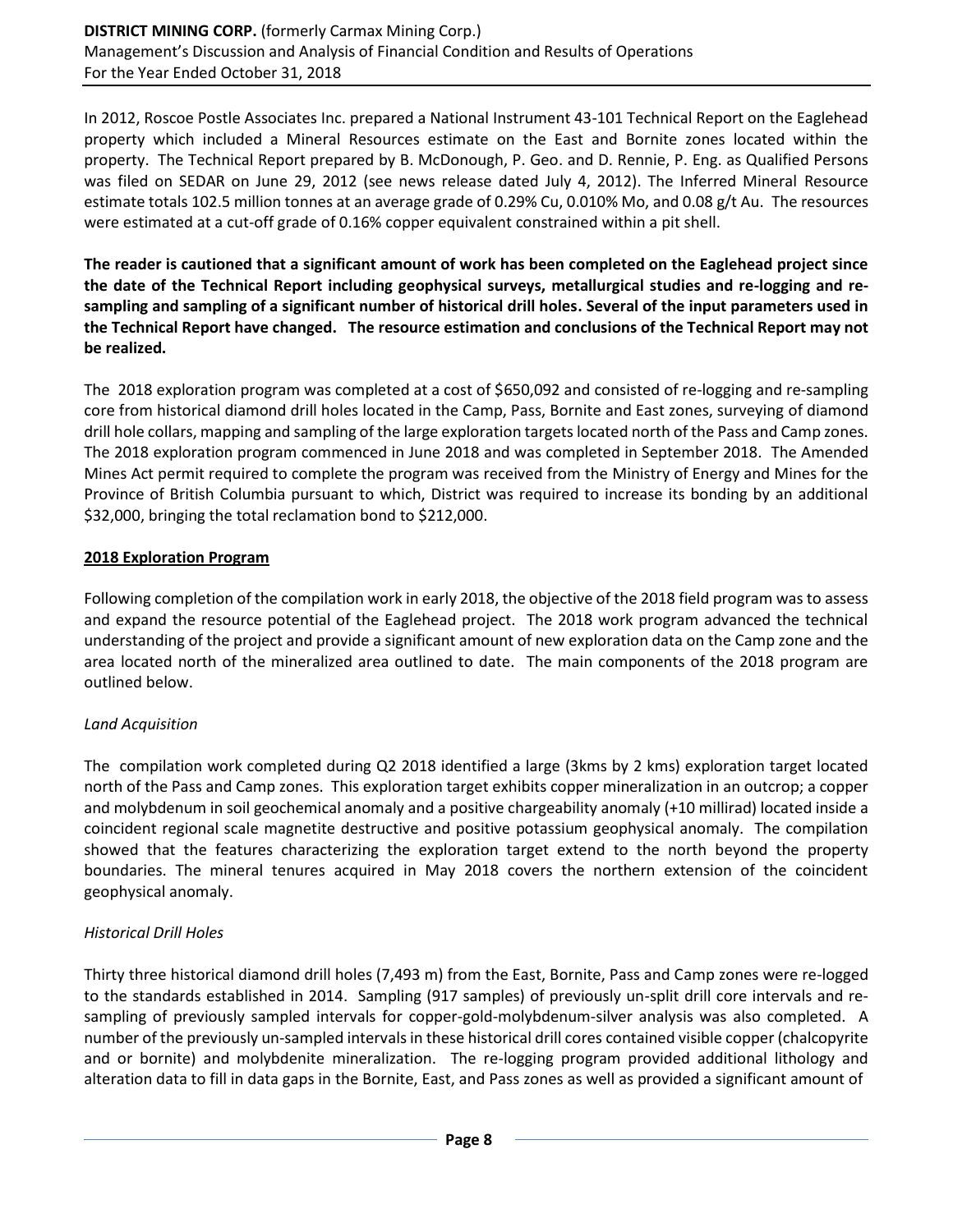lithologic and alteration data and the ability to verify historical analytical results reported in the diamond drill core logs from the Camp zone.

#### *Drill Hole Surveying*

Surveying to an engineering level of detail (Northing, Easting and Elevation of the drill collars) for 111 diamond drill holes on the project was completed. This information and level of detail is required before any future resource update for the project could be undertaken. District has no plans to complete an updated resource estimation at this time.

#### *Mapping*

The portion of the Eaglehead intrusive located north of the Pass and Camp zones was mapped and prospected to collect information on the structural controls on the mineralization/alteration exposed in this area. The new structural information will be extrapolated to update the geological model for the project and to provide realistic constraints on grade interpolations between diamond drill holes and possibly generate new exploration targets.

The 2018 mapping program indicated that the alteration in this part of the property is almost entirely fracture controlled. Widespread Potassic alteration is characterized by very sparse, millimeter-scale potassic envelopes around barren fractures. In most instances, the fractures are barren of sulfides or quartz; while some fractures were observed containing Chalcopyrite and quartz. Sericitic alteration is mainly restricted to prominent fracture zones within a distance of 1000 meters of Murmuring Creek. Pyrite and supergene weathering products (goethite, jarosite, and less commonly hematite) commonly occupied the center of the fractures along which sericitic alteration was focused. Propylitic alteration, defined as the replacement of plagioclase by epidote, was not observed and very little epidote in veinlets was encountered.

Copper-bearing veinlets commonly contain chrysocolla, malachite, and less commonly chalcopyrite, pitch limonite, neotocite. These veinlets occupy a wide range of orientations; the dominant fracture sets being northwest striking with a moderate northeast dip and north-northeast striking, with nearly vertically dipping veins.

The mapping program showed that faulting is not a major control on localization of copper mineralization. The mapping did not find evidence of a fault having the strike and dip of the Thibert Fault (a regional scale fault that crosses the property) in outcrop in the area where the Thibert Fault is shown to occur.

#### **Stony Lake East Project Acquisition**

On August 15, 2018, District announced that it executed an agreement with an arm's length third party to acquire, subject to TSX Venture Exchange approval (conditional approval was received on December 14, 2018), a 100% interest in and to a 130 sq. km (521 claims (13,025 ha) land package referred to as the Stoney Lake East Project.

The Stony Lake East project is contiguous to and on strike with, Sokoman Iron Corporation's ("**Sokoman**") highgrade, low-sulfidation, Moosehead Gold Project located in the Province of Newfoundland. Sokoman reported:

- drill hole, MH-18-01, (see Sokoman's News Release dated July 24, 2017) returned 11.9 m of 44.96 g/t gold from 109.0 m to 120.9 m,
- drill hole MH-18-08 intersected 1.05 m of 207.1 g/t gold from 8.50 to 9.55m and 2.28m of 42.36g/t gold from 33.07 to 35.35m (see Sokoman news release dated August 28, 2018),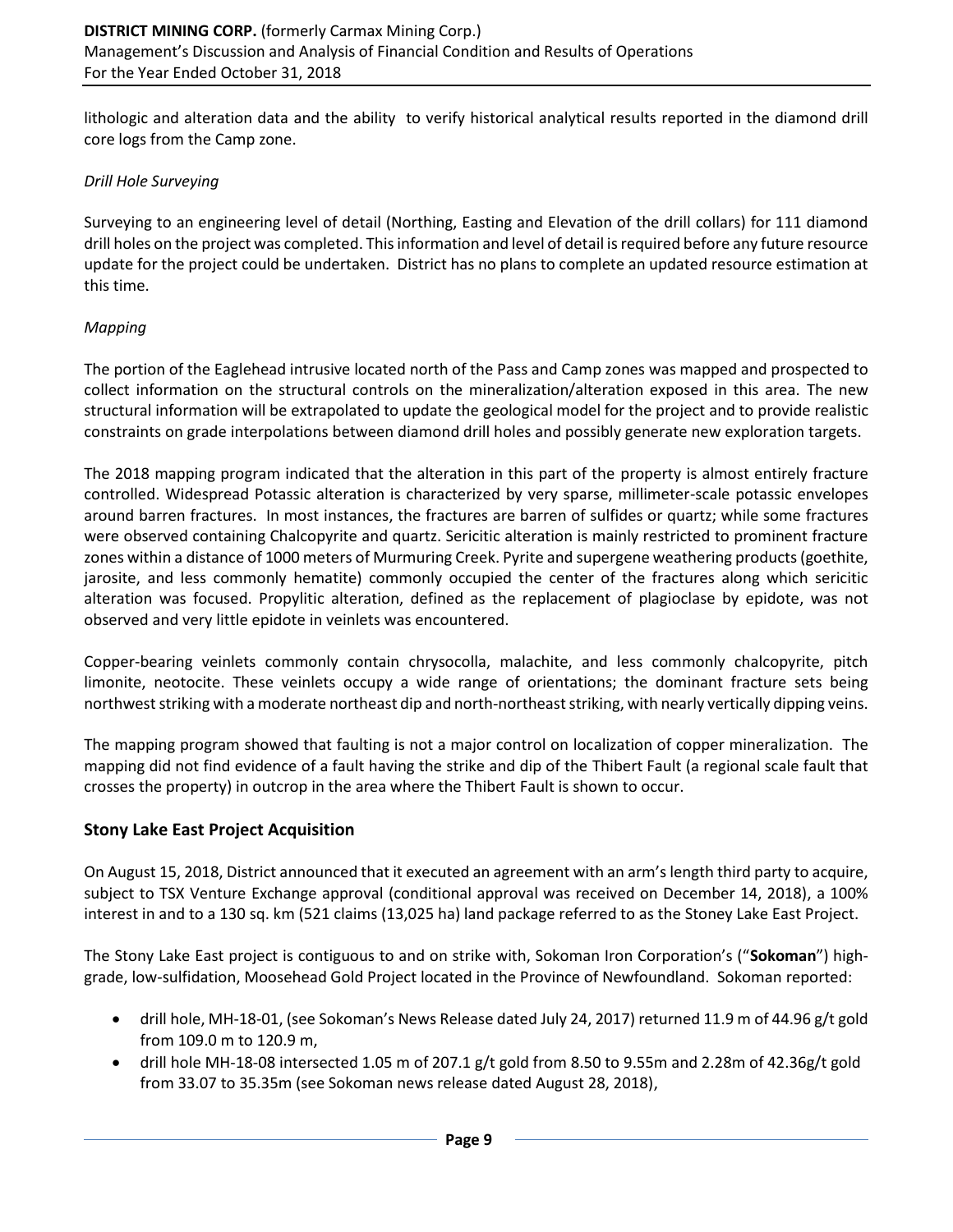- MH-18-17 returns 24.90 m core length grading 33.56 g/t Au; a 15 m step-out north of MH-18-01) (see Sokoman news release dated November 16, 2018), and
- Rig #2 cuts gold bearing vein system 1 km north of the Eastern and Western Trend area (see Sokoman news release dated November 16, 2018).

#### *Regional Setting*

The Property is located within a regional structural zone that controls the distribution of gold mineralization in this part of Newfoundland. This structural zone hosts a number of gold deposits including Marathon's Valentine Lake gold camp, Antler Gold's recently discovered high-grade Twilight zone, the Sokoman Moosehead discovery and possibly the Stony Lake East gold showings.

#### *Project Description/Exploration Results*

The Stony Lake project boundary is located 2.5 km southwest of Sokoman's high-grade gold discovery and covers approximately 27 km of strike length of upper Silurian age sandstones-siltstones. Six large exploration targets have been identified within the project that exhibit a combination of some or all of the following:

- 18 known gold occurrences that exhibit epithermal style alteration and mineralization in bedrock / sub crop with rock grab sample results of up to 15.1 g/t gold,
- Soil, till and lake sediment sampling has identified multiple, coincident, large gold geochemical anomalies,
- lower-grade (<4 g Au/t) auriferous alteration zones (argillic and silicification),
- linear quartz-rich zones with gold concentration ranging from highly anomalous to gold values up to 15.1 g Au/t.

The gold mineralization on the property is hosted in quartz veins, stockworks and quartz breccia exhibiting crustiform, cockscomb and chalcedonic banding that contains low levels (total sulfide is generally <2-3%) of finegrained disseminated pyrite, arsenopyrite and sulfosalts. Ginguro-style banding (a feature of epithermal style gold mineralization) has been reported at several localities with highly anomalous concentrations of gold, silver and antimony.

The property has not had a thorough evaluation as a gold environment despite the numerous gold showings and highly anomalous gold geochemical results within and adjacent to the Project area. Historical exploration activities on the property include: preliminary regional geochemical sampling, limited prospecting, no diamond drilling (except for a small area on the property) and partial airborne geophysical coverage.

On completion of the acquisition of the Stony Lake East project, the Company plans to complete the first phase of a recommended exploration program on the property that includes airborne geophysics, GIS, orthophoto imagery, and follow-up interpretation of the resulting data. The estimated cost of these activities is \$400,000. This work is scheduled to commence in March 2019.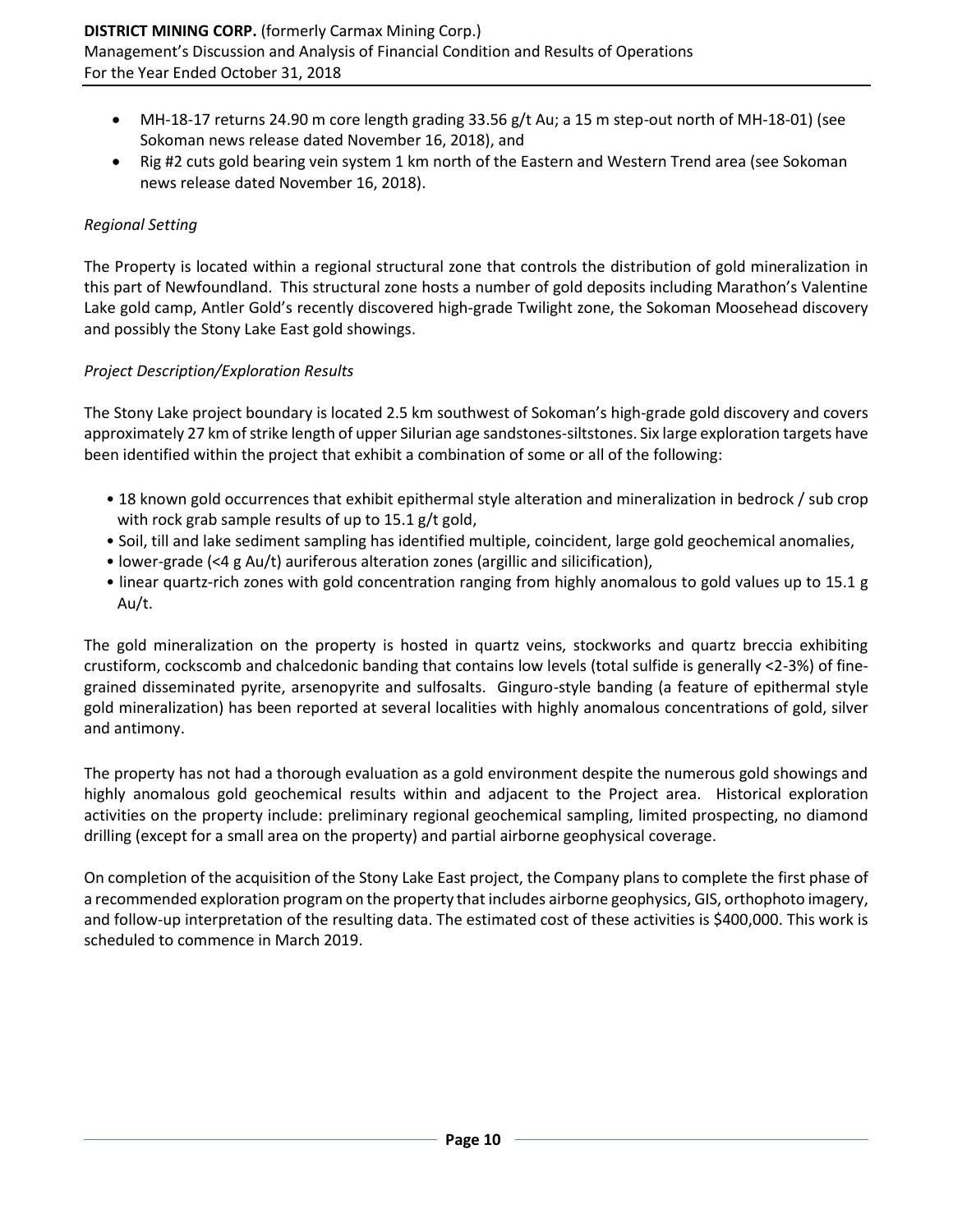# **6. SELECTED ANNUAL RESULTS**

|                                                      | October 31, 2018                |            |   | October 31, 2017 |            | October 31, 2016 |  |
|------------------------------------------------------|---------------------------------|------------|---|------------------|------------|------------------|--|
|                                                      | <b>Year Ended</b><br>Year Ended |            |   |                  | Year Ended |                  |  |
| Loss before non-operating items                      | \$                              | 788.914    | Ś | 270,206          | Ś          | 327,585          |  |
| Net loss                                             |                                 | 669.555    |   | 287.986          |            | 320,118          |  |
| Comprehensive loss                                   |                                 | 669,555    |   | 269.486          |            | 316,618          |  |
| <b>Basic and Diluted Loss per Share</b>              |                                 | 0.01       | S | 0.01             | S          | 0.01             |  |
|                                                      |                                 |            |   |                  |            |                  |  |
| <b>Weighted Average Number of Shares Outstanding</b> |                                 | 70,065,400 |   | 51,616,468       |            | 47,912,359       |  |
|                                                      |                                 |            |   |                  |            |                  |  |
| <b>Financial Position</b>                            |                                 |            |   |                  |            |                  |  |
|                                                      |                                 |            |   |                  |            |                  |  |
| Total assets                                         | \$                              | 12,677,471 | S | 10,847,205       | S          | 10,870,294       |  |
| Non-current liabilities                              | \$                              | 235.327    |   | 138,133          |            | 137,031          |  |

# **7. SUMMARY OF QUARTERLY RESULTS**

The quarterly results are as follows:

|                                                            | October 31, 2018      |      | July 31, 2018  | April 30, 2018 | January 31, 2018 |
|------------------------------------------------------------|-----------------------|------|----------------|----------------|------------------|
|                                                            | <b>3 Months Ended</b> |      | 3 Months Ended | 3 Months Ended | 3 Months Ended   |
| Loss before non-operating items and taxes                  | 155.119               |      | 284.581        | 272.207        | 77,007           |
| Net loss                                                   | 36.845                |      | 284.099        | 271.988        | 76,623           |
| Net Loss per common share, basic and diluted               |                       | 0.00 | 0.00           | 0.00           | 0.00             |
| Comprehensive loss                                         | 36.845                |      | 284.099        | 271.988        | 76.623           |
| Net Comprehensive loss per common share, basic and diluted |                       | 0.00 | 0.00           | 0.00           | 0.00             |

|                                                            | October 31, 2017 |                | July 31, 2017 |                | April 30, 2017 |                | January 31, 2017 |                |
|------------------------------------------------------------|------------------|----------------|---------------|----------------|----------------|----------------|------------------|----------------|
|                                                            |                  | 3 Months Ended |               | 3 Months Ended |                | 3 Months Ended |                  | 3 Months Ended |
| Loss before non-operating items and taxes                  |                  | 103,611        |               | 50,959         |                | 80,351         |                  | 35,285         |
| Net loss                                                   |                  | 103,599        |               | 50,716         |                | 99.202         |                  | 34,469         |
| Net Loss per common share, basic and diluted               |                  | 0.00           |               | 0.00           |                | 0.00           |                  | 0.00           |
| Comprehensive loss                                         |                  | 85,099         |               | 50,716         |                | 99.202         |                  | 34,469         |
| Net Comprehensive loss per common share, basic and diluted |                  | 0.00           |               | 0.00           |                | 0.00           |                  | 0.00           |

The Company's quarterly operating expenses decreased by \$129,462 in Q4 2018 compared to Q3 2018 due to a decrease in consulting fees.

# **8. DISCUSSION OF OPERATIONS**

#### **Year Ended October 31, 2018 Compared to Year Ended October 31, 2017**

For the year ended October 31, 2018, the Company recorded a comprehensive loss of \$669,555 or \$0.01 per share compared to a comprehensive loss of \$269,486 or \$0.01 per share in the comparable year ended October 31, 2017. The increase in comprehensive loss of \$400,069 is due primarily to an increase in consulting and regulatory fees.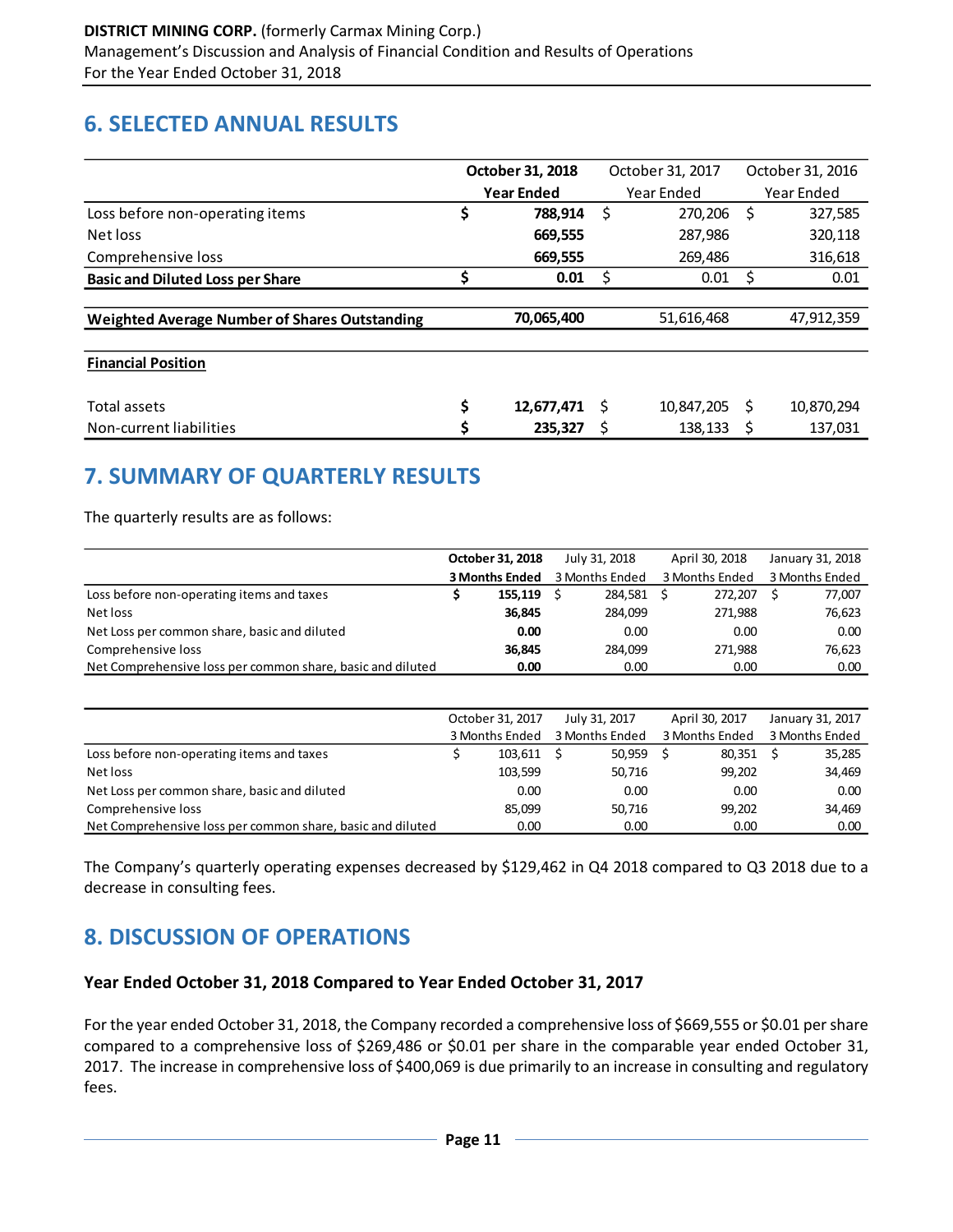### **DISTRICT MINING CORP.** (formerly Carmax Mining Corp.)

Management's Discussion and Analysis of Financial Condition and Results of Operations For the Year Ended October 31, 2018

|                                                     | <b>Year Ended</b><br>October 31, 2018 | <b>Year Ended</b><br>October 31, 2017 | <b>Discussion</b>                                                                                                                             |
|-----------------------------------------------------|---------------------------------------|---------------------------------------|-----------------------------------------------------------------------------------------------------------------------------------------------|
| <b>Accretion</b>                                    | \$92                                  | \$92                                  | Accretion was unchanged.                                                                                                                      |
| <b>Consulting</b>                                   | \$588,936                             | \$163,575                             | Consulting increased by due to District<br>hiring additional consultants to assist<br>with the Q2 and Q3 2018 financing.                      |
| <b>Director Fees</b>                                | \$20,000                              | \$20,000                              | Directors' fees were unchanged.                                                                                                               |
| Interest                                            | \$Nil<br>\$1,010                      |                                       | Interest decreased due to District<br>paying off in its entirety the loan<br>payable to Copper Fox in Q2 2018.                                |
| <b>Office</b>                                       | \$21,250<br>\$8,219                   |                                       | Office expenses increased due to an<br>increase in activity in 2018 compared to<br>the Company conserving cash in 2017.                       |
| <b>Professional Fees</b>                            | \$31,044                              | \$32,714                              | Professional fees remained relatively<br>unchanged.                                                                                           |
| <b>Promotion and</b><br><b>Entertainment</b>        | \$10,593                              | \$2,335                               | Promotion and entertainment increased<br>due to an increase in activity in 2018<br>compared to the Company conserving<br>cash in 2017.        |
| Rent                                                | \$21,000                              | \$17,000                              | Rent increased due to an increase of<br>\$500 per month in rent, commencing<br>July 1, 2017.                                                  |
| Shareholder<br><b>Communications</b>                | \$26,919                              | \$8,264                               | Shareholder communications increased<br>due to the increase in news releases in<br>2018.                                                      |
| <b>Transfer Agent and</b><br><b>Regulatory Fees</b> | \$47,487<br>\$15,207                  |                                       | Transfer agent and regulatory fees<br>increased due to an increase in activity<br>in 2018 compared to the Company<br>conserving cash in 2017. |
| <b>Travel</b>                                       | \$21,593                              | \$1,790                               | Travel increased due to a lack of activity<br>in the prior period and the Company<br>conserving cash in 2017.                                 |
| Flow-Through<br><b>Premium Income</b>               | ( \$118, 275)                         | \$Nil                                 | Flow-through premium income<br>increased due to the Q3 2018 flow-<br>through private placement.                                               |
| <b>Interest Income</b>                              | ( \$1,084)                            | ( \$1,220)                            | Interest income remained relatively<br>unchanged.                                                                                             |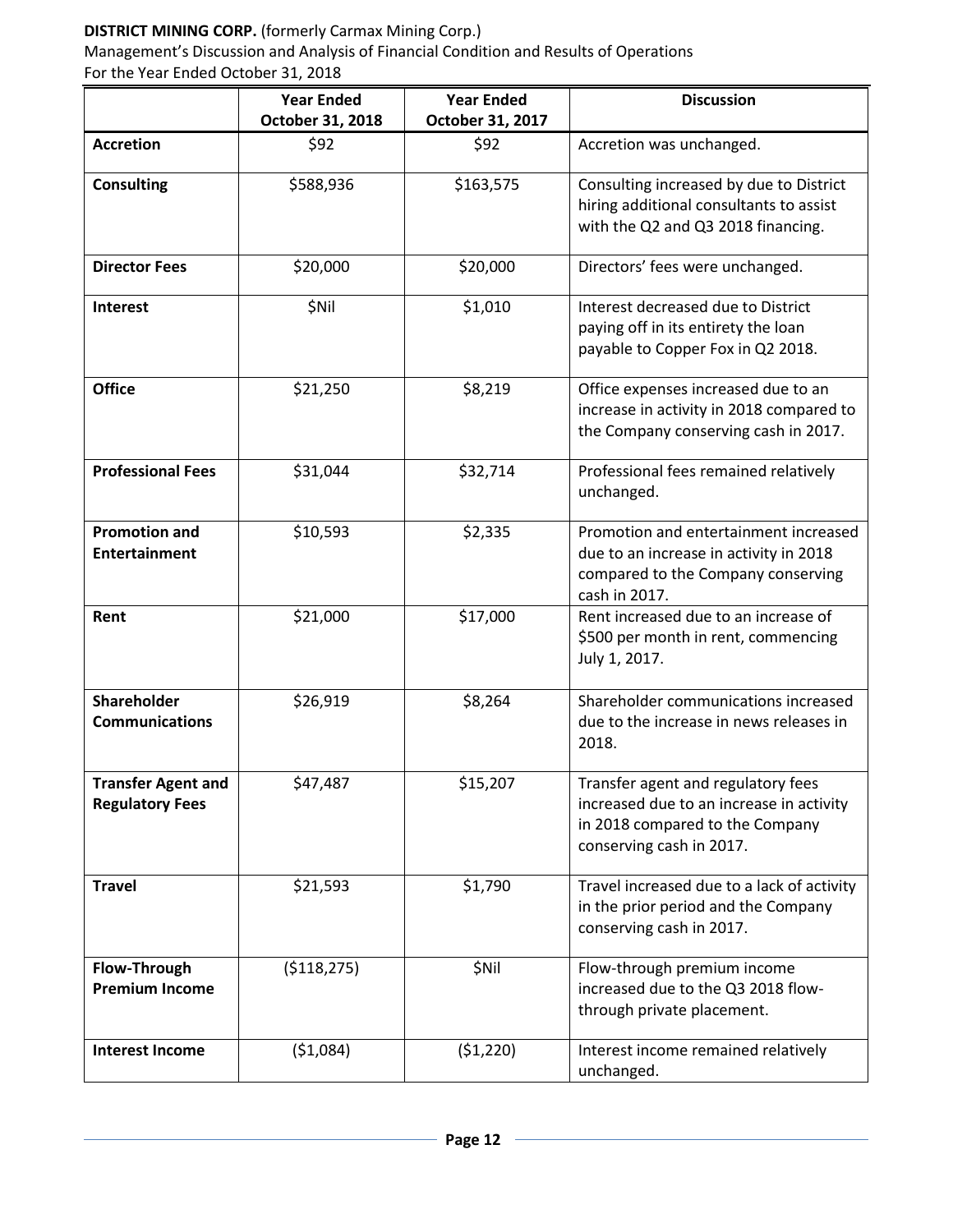### **DISTRICT MINING CORP.** (formerly Carmax Mining Corp.)

Management's Discussion and Analysis of Financial Condition and Results of Operations For the Year Ended October 31, 2018

|                                      | <b>Year Ended</b><br><b>October 31, 2018</b> | <b>Year Ended</b><br>October 31, 2017 | <b>Discussion</b>                                                                                                                  |
|--------------------------------------|----------------------------------------------|---------------------------------------|------------------------------------------------------------------------------------------------------------------------------------|
| Loss on Sale of<br><b>Investment</b> | <b>SNil</b>                                  | \$19,000                              | The decrease in the loss on sale of<br>investment is due to Carmax selling<br>100,000 shares of Alexandria Minerals<br>in Q2 2017. |

# **9. LIQUIDITY AND CAPITAL RESOURCES**

## **Liquidity**

As an exploration company, District has no regular cash in-flow from operations, and the level of operations is principally a function of availability of capital resources. To date, the principal source of funding has been equity financing.

As at October 31, 2018, the Company had a cash balance of \$373,434 (October 31, 2017 - \$72,048). For the foreseeable future, the Company will continue to seek capital through the issuance of equity, strategic alliances or joint ventures, and debt.

Major expenditures are required to establish mineral reserves, to develop metallurgical processes and to construct mining and processing facilities at a particular site. The recoverability of valuations assigned to exploration and development mineral properties are dependent upon the discovery of economically recoverable reserves, the ability to obtain necessary financing to complete exploration, development and future profitable production or proceeds from disposition of mineral assets.

Management reviews the carrying value of the Company's interest in each property and where necessary, exploration and evaluation mineral properties are written down to their estimated recoverable amount or written off.

Although management has made its best estimate of these factors, it is reasonably possible that certain events could adversely affect management's estimates of recoverable amounts and the need for, as well as the amount of, provision for impairment in the carrying value of exploration properties and related assets.

Many factors influence the Company's ability to raise funds, and there is no assurance that the Company will be successful in obtaining adequate financing and at favorable terms for these or other purposes including general working capital purposes. District's audited annual financial statements have been prepared on a going concern basis, which contemplates the realization of assets and settlement of liabilities in the normal course of business for the foreseeable future. Realization values may be substantially different from carrying values, as shown, and these financial statements do not give effect to the adjustment that would be necessary to the carrying values and classifications of assets and liabilities should District be unable to continue as a going concern.

### **Working Capital**

As at October 31, 2018, District had a working capital of \$184,162 (October 31, 2017 – (\$68,073). The working capital increased in 2018 compared to 2017 due to the March 29, 2018 and July 12, 2018 private placements, offset by the increase in overall operating activities and consulting fees. The Company manages its working capital by tightly controlling its operational and property spending. Due to the planned exploration of the Eaglehead project in fiscal 2019, District intends to continue to incur expenditures without revenues, and accumulate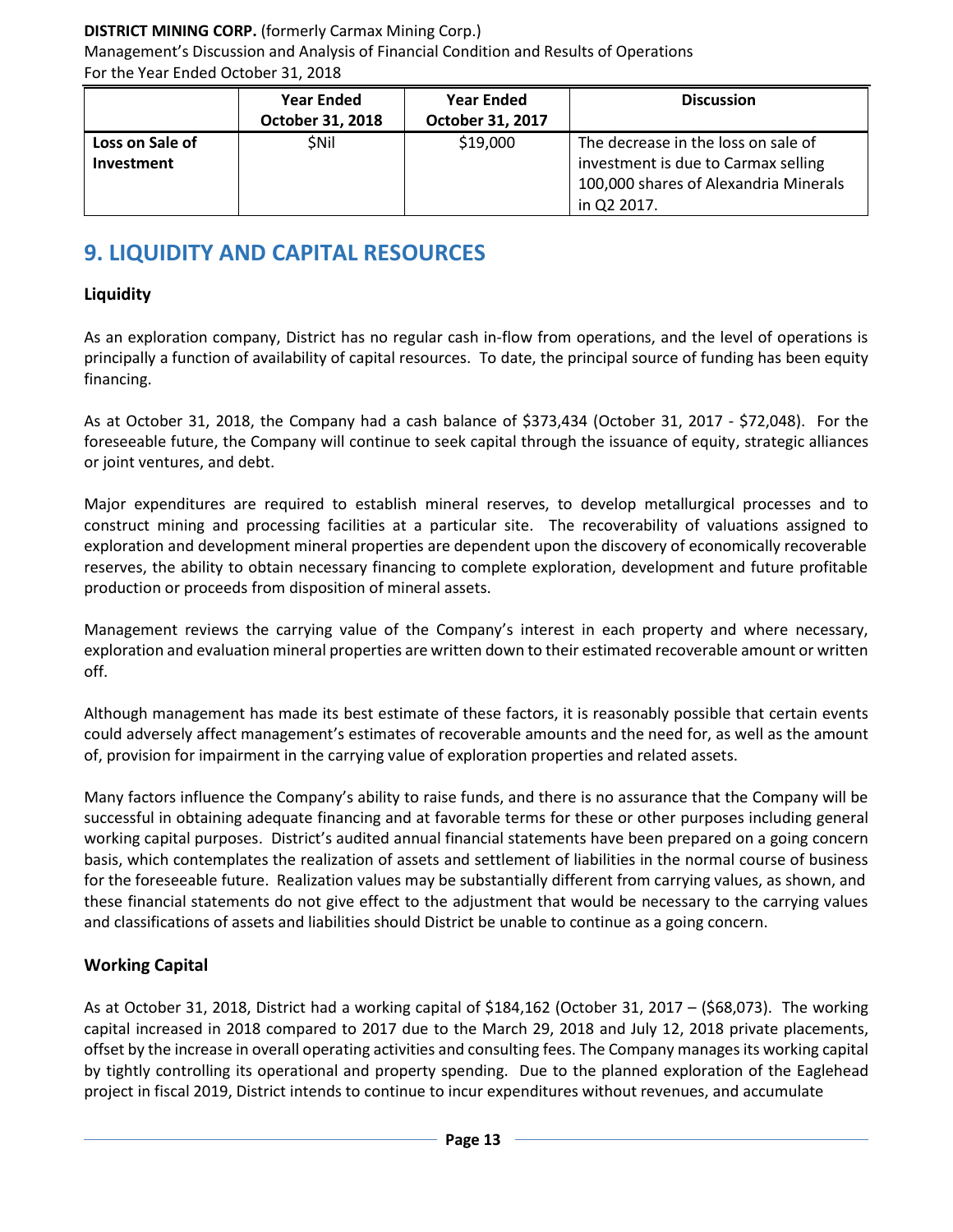operating losses. Therefore, the Company's continuance as a going concern is solely dependent upon its ability to obtain adequate financing necessary to fund future exploration and development. It is not possible to predict whether future financing efforts will be successful or whether financing on favorable terms will be available.

District has no long-term debt and no long-term liabilities, other than its decommissioning provision of \$235,327 (October 31, 2017 - \$36,123). The Company has no capital lease obligations, operating or any other long-term obligations, other than its monthly office rent of \$1,750.

### **Cash Flow Highlights**

|                                            |   | <b>Year Ended</b> | Year Ended       |
|--------------------------------------------|---|-------------------|------------------|
|                                            |   | October 31, 2018  | October 31, 2017 |
| Cash used in operating activities          | Ş | (779, 685)        | (223, 693)       |
| Cash used in investing activities          |   | (674, 478)        | (104, 133)       |
| Cash provided by financing activities      |   | 1,755,549         | 269,144          |
| Increase/(decrease) in cash for the period |   | 301,386           | (58, 682)        |
| Cash, beginning of year                    |   | 72,048            | 130,730          |
| Cash, End of Year                          |   | 373,434           | 72,048           |

#### **Capital Risk Management**

District Copper's capital structure consists of common shares, stock options and warrants. The Company manages its capital structure and adjusts it, based on available funds, to support the acquisition and exploration of mineral properties. The Board does not establish quantitative returns on capital criteria for management.

The properties in which District currently has an interest are in the exploration stage. As such, the Company is dependent on external financing to fund its activities. To carry out and pay for planned exploration and development, along with operating administrative costs, the Company will fund such costs out of anticipated future working capital predicated upon additional amounts being raised.

Management reviews its capital management approach on an ongoing basis and believes that this approach, given the relative size of the Company, is reasonable. There were no changes in the Company's approach to capital management during the year ended October 31, 2018. The Company's invests its surplus cash in highly liquid short-term interest-bearing investments with maturities of six months or less from the original date of acquisition, all held with major Canadian financial institutions.

# **10. TRANSACTIONS WITH RELATED PARTIES**

Key management personnel are the persons responsible for the planning, directing and controlling of the Company's activities, and include executive directors, as well as entities controlled by such persons.

At October 31, 2018, included in accounts payable and accrued liabilities is \$3,125 (October 31, 2017 – \$400) owing to a company controlled by a director, \$4,725 (October 31, 2017 – \$Nil) owing to a company controlled by an officer, \$19,275 (October 31, 2017 - \$15,000) owing to an officer and a director of the Company and \$43,053 (October 31, 2017 - \$79,247) owing to Copper Fox.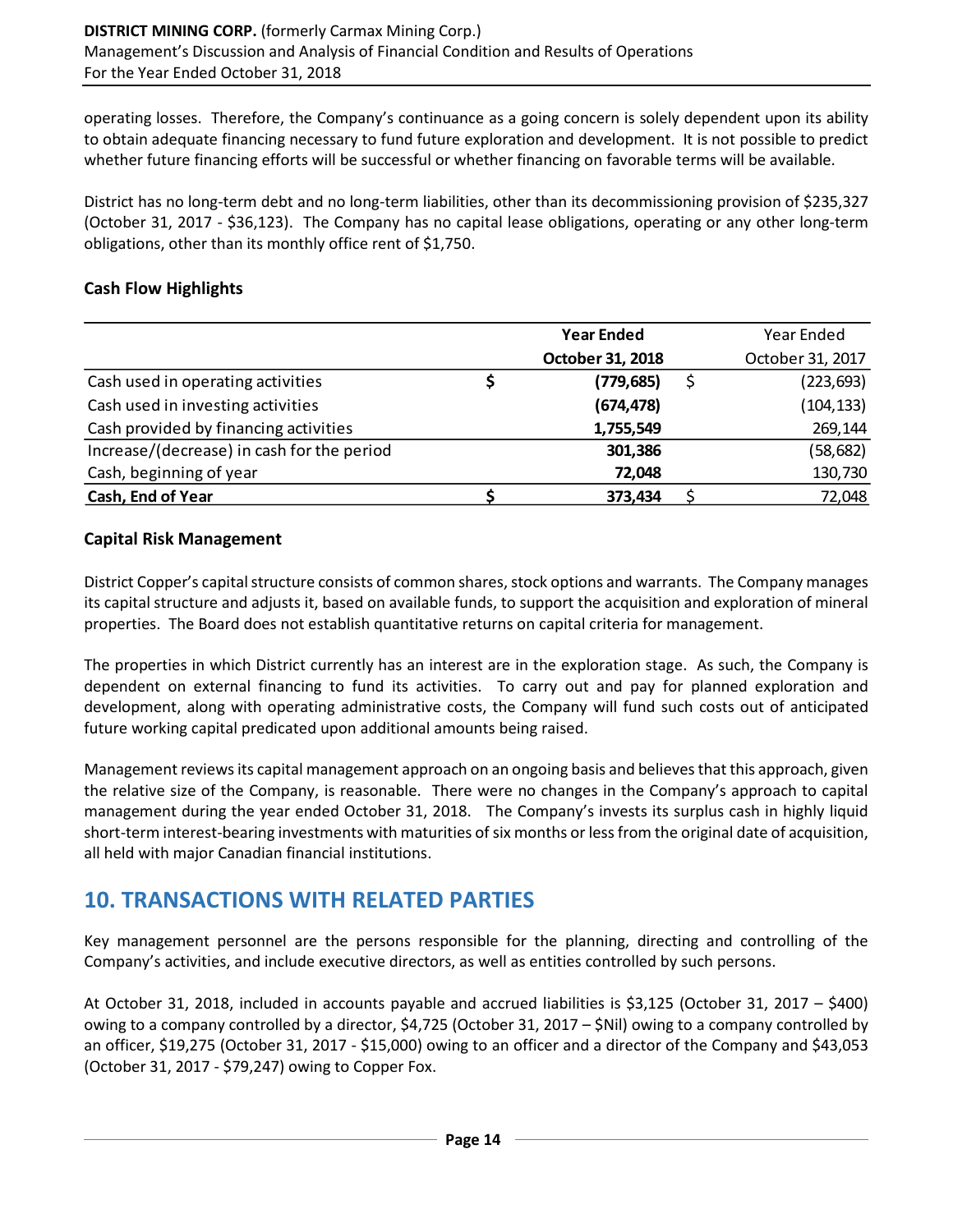For the year ended October 31, 2018, \$Nil (October 31, 2017 - \$2,500) was paid in rent to a company controlled by an officer of District. In addition, \$6,250 (October 31, 2017 - \$12,000) was paid and capitalized to Eaglehead for services rendered by a company which is controlled by a director.

As at October 31, 2018 and October 31, 2017, coupled with the year ended October 31, 2018 and 2017, the Company incurred the following capitalizations and expenditures for key management personnel and the companies that are directly controlled by them.

|                                       | As at October 31, 2018 | As at October 31, 2017 |  |  |
|---------------------------------------|------------------------|------------------------|--|--|
| <b>Balance Sheet Items:</b>           |                        |                        |  |  |
| Exploration and evaluation assets     | 6,250                  | 12,000                 |  |  |
| <b>Total</b>                          | 6,250                  | 12,000                 |  |  |
|                                       |                        |                        |  |  |
|                                       | <b>Year Ended</b>      | Year Ended             |  |  |
|                                       | October 31, 2018       | October 31, 2017       |  |  |
| <b>Statement of Operations Items:</b> |                        |                        |  |  |
| Consulting                            | 163,417                | \$<br>142,000          |  |  |
| Director fees                         | 20,000                 | 20,000                 |  |  |
| Rent                                  |                        | 2,500                  |  |  |
| <b>Total</b>                          | 183,417                | 164,500                |  |  |

#### **Promissory Note**

On October 28, 2015 District entered into a promissory note loan (the **"Loan"**) with Copper Fox, whereas Copper Fox agreed to lend District up to \$400,000, in minimum increments of \$50,000, for working capital purposes, as needed. District shall pay interest on the principle, from the disbursement date to the due date, November 30, 2019, at a rate of 1% per annum, compounded annually.

At any time during the term of the Loan, Copper Fox, at its sole discretion, can convert a portion or the entire loan outstanding, including unpaid interest, into free trading shares of District at a price equal to the greater of \$0.10 or the trading price, subject to the prior approval of the exchange.

For accounting purposes, the promissory note is considered a liability since the conversion feature is not "fixed for fixed" and is therefore considered an embedded derivative. However, the embedded derivative liability has no value as the conversion price is set at the market price on the date of the conversion. Therefore, the full value of the promissory note is classified as a liability.

On April 2, 2018, District repaid the promissory note outstanding and accrued interest in full to Copper Fox.

#### **Loan Payable**

During the year ended October 31, 2017, the Company received a \$25,000 working capital loan from Copper Fox.

On April 2, 2018, District repaid the loan payable outstanding in full to Copper Fox.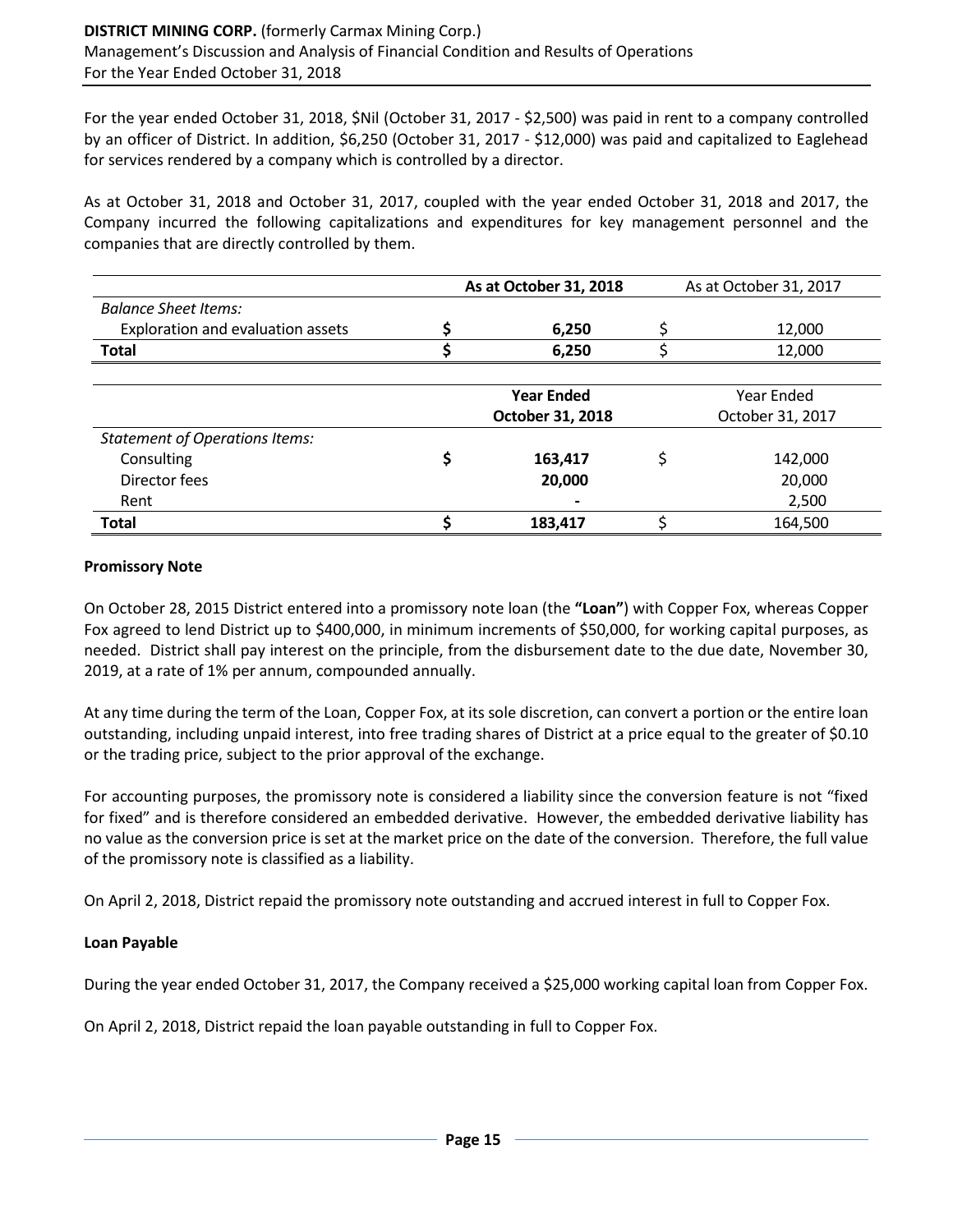## **11. FINANCIAL INSTRUMENTS AND RELATED RISKS**

The Board, through the Audit Committee, is responsible for identifying the principal risks facing the Company and ensuring that risk management systems are implemented. The Company manages its exposure to financial risks, including credit risk, liquidity risk, interest rate risk, foreign exchange rate risk and commodity price risk in accordance with its risk management framework. The Board periodically reviews the Company's policies.

The following table sets forth the Company's financial assets and liabilities that are measured at fair value on a recurring basis by level within the fair value hierarchy. As at October 31, 2018, those financial assets and liabilities are classified in their entirety based on the level of input that is significant to the fair value measurement.

The Company's financial assets, measured at fair value, are categorized as follows:

|                          | As at October 31, 2018 |          |         |                   |                  | As at October 31, 2017 |          |            |        |  |           |
|--------------------------|------------------------|----------|---------|-------------------|------------------|------------------------|----------|------------|--------|--|-----------|
|                          | Input                  | Carrying |         |                   | <b>Estimated</b> |                        | Carrying |            |        |  | Estimated |
|                          | Level                  | Amount   |         | <b>Fair value</b> |                  | Amount                 |          | Fair Value |        |  |           |
|                          |                        |          |         |                   |                  |                        |          |            |        |  |           |
| <b>Financial Assets:</b> |                        |          |         |                   |                  |                        |          |            |        |  |           |
| Cash                     |                        |          | 373,434 |                   | 373,434          |                        | 72.048   |            | 72,048 |  |           |
| <b>Total</b>             |                        |          | 373,434 |                   | 373,434          |                        | 72,048   |            | 72,048 |  |           |

#### **Fair Value**

The estimated fair values of reclamation deposits, accounts payables, loan payable and promissory note approximate their respective carrying values due to the immediate or relatively short period to maturity.

The Company utilizes a fair value hierarchy that prioritizes the inputs to valuation techniques used to measure fair value as follows:

*Level 1* - Unadjusted quoted prices at the measurement date for identical assets or liabilities in active markets;

*Level 2* - Inputs other than quoted prices that are observable for the asset or liability either directly (i.e., as prices) or indirectly (i.e., derived from prices); and

*Level 3* - Significant unobservable (no market data available) inputs which are supported by little or no market activity.

#### **Risk Management**

Risk management is carried out by the Company's management team with guidance from the Board of Directors. The Company's risk exposures and their impact on the Company's financial instruments are summarized below: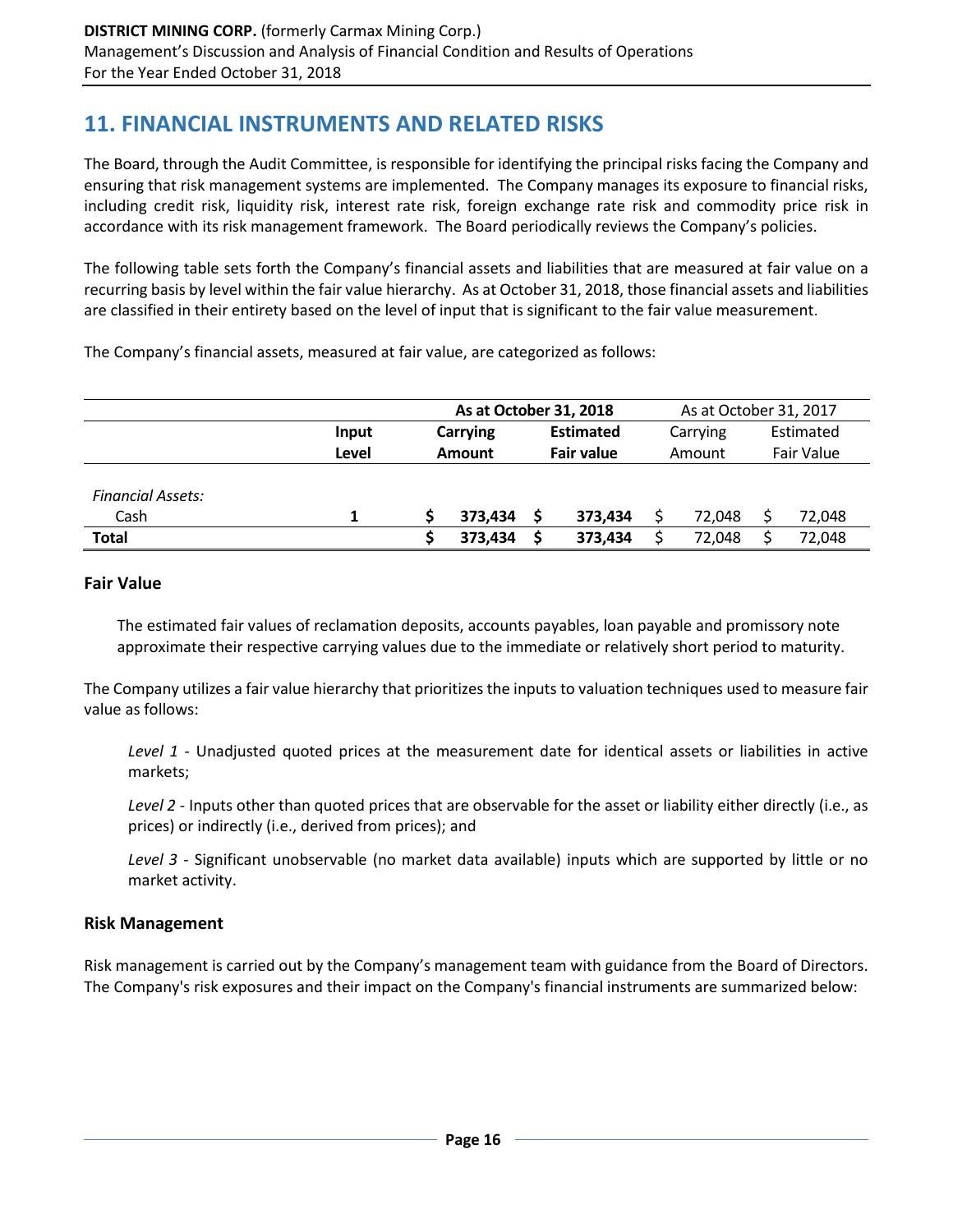### **a) Credit Risk**

The Company does not currently generate any revenues from sales to customers nor does it hold derivative type instruments that would require a counterparty to fulfill a contractual obligation. The Company does not have any asset-backed commercial instruments. Financial instruments that potentially subject the Company to concentrations of credit risks consist principally of cash and short-term investments. To minimize the credit risk the Company places cash with the high credit quality financial institutions. The Company considers its exposure to credit risk to be insignificant.

#### **b) Liquidity Risk**

Liquidity risk is the risk that the Company cannot meet its financial obligations. The Company manages liquidity risk and requirements by maintaining sufficient cash balances and or through additional financings to ensure that there is sufficient capital in order to meet short term obligations. As at October 31, 2018, the Company had cash aggregating \$373,434 (October 31, 2017 - \$72,048) and current financial liabilities of \$158,194 (October 31, 2017 - \$143,851) which have contractual maturities of 30 days or less.

The Company will require additional sources of equity, joint venture partnership or debt financing to fund ongoing operations and the exploration and development of its mineral properties.

In the event that the Company is not able to obtain adequate additional funding to continue as a going concern, material adjustments would be required to both the carrying value and classification of assets and liabilities on the statement of financial position. It is not possible to predict, due to many external factors including commodity prices and equity market conditions, as to whether future financing will be successful or available at all.

#### **c) Market Risk**

#### *i) Interest Rate Risk*

The Company manages its interest rate risk by obtaining commercial deposit interest rates available in the market by the major Canadian financial institutions on its cash and investments.

#### *ii) Foreign Exchange Risk*

The Company's functional currency and the reporting currency is the Canadian dollar. Periodically the Company incurs charges on its operations for settlement in currencies other than its functional currency and any gain or loss arising on such transactions is recorded in operations for the year.

The Company does not participate in any hedging activities to mitigate any gains or losses which may arise because of exchange rate changes.

As at October 31, 2018, the Company held no financial assets or liabilities which were denominated in currencies other than the Canadian dollar.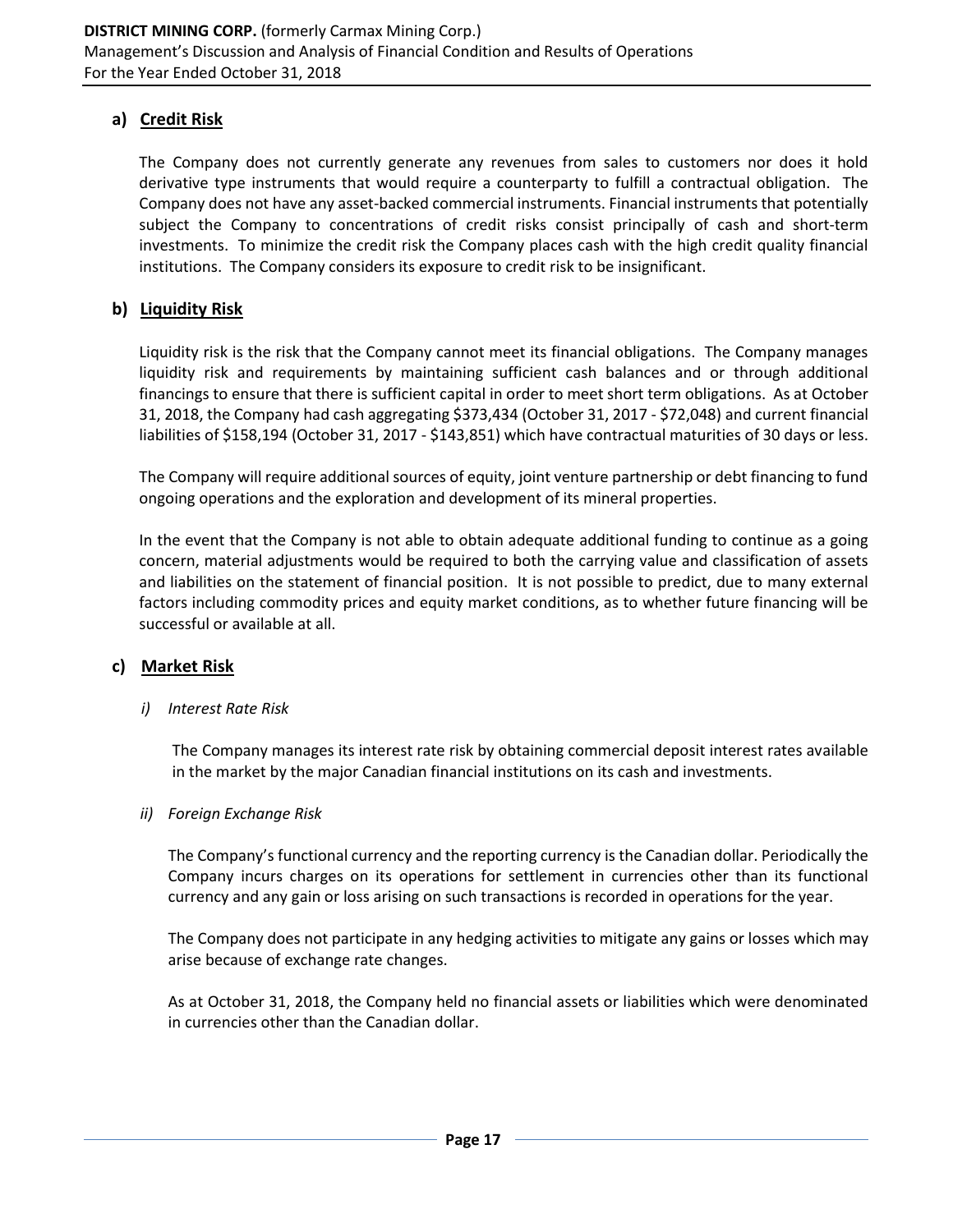*iii) Commodity Price Risk*

The Company is exposed to price risk with respect to commodity and equity prices. Equity price risk is defined as the potential adverse impact on the Company's earnings due to movements in individual equity prices or general movements in the level of the stock market. Commodity price risk is defined as the potential adverse impact on earnings and economic value due to commodity price movements and volatilities. To mitigate price risk, the Company closely monitors commodity prices of precious metals, individual equity movements, and the stock market to determine the appropriate course of action to be taken by the Company.

## **12. RISKS AND UNCERTAINTIES**

A discussion of the risks and uncertainties that District faces can be found in the Company's audited annual financial statements for the year ended October 31, 2018 (available under District Copper's SEDAR profile at [www.sedar.com\)](http://www.sedar.com/). Furthermore, additional risks and uncertainties not presently known to the Company or that the Company currently considers immaterial may also impair its business operations in the future.

## **13. PROPOSED TRANSACTIONS**

District does not currently have any proposed transactions; however, the Company from time to time does review potential property acquisitions and divestitures, in addition to conducting further exploration work on its property. The Company releases appropriate public disclosure as it conducts exploration work on its existing property and if the Company acquires or divestiture.

# **14. DISCLOSURE OF OUTSTANDING SHARE DATA**

#### **Common Shares**

*a) Authorized*

An unlimited number of common shares without par value.

*b) Issued and Outstanding*

During the year ended October 31, 2018, the Company incurred the following share issuance:

• On March 29, 2018, the Company issued 18,750,000 units at \$0.08 per unit, pursuant to a private placement, for gross proceeds of \$1,500,000. Each unit consists of one common share and one share purchase warrant. Each share purchase warrant is exercisable into one common share at \$0.12 until March 29, 2020.

The warrants have an early acceleration provision wherein the warrants will become callable on 21 days' notice in the event the Company's shares trade at a price of \$0.25 per share or greater for a 30 day trading period.

Finders' fees of \$48,048, filing fees of \$7,500 and legal fees of \$47,608 were paid with respect to this financing.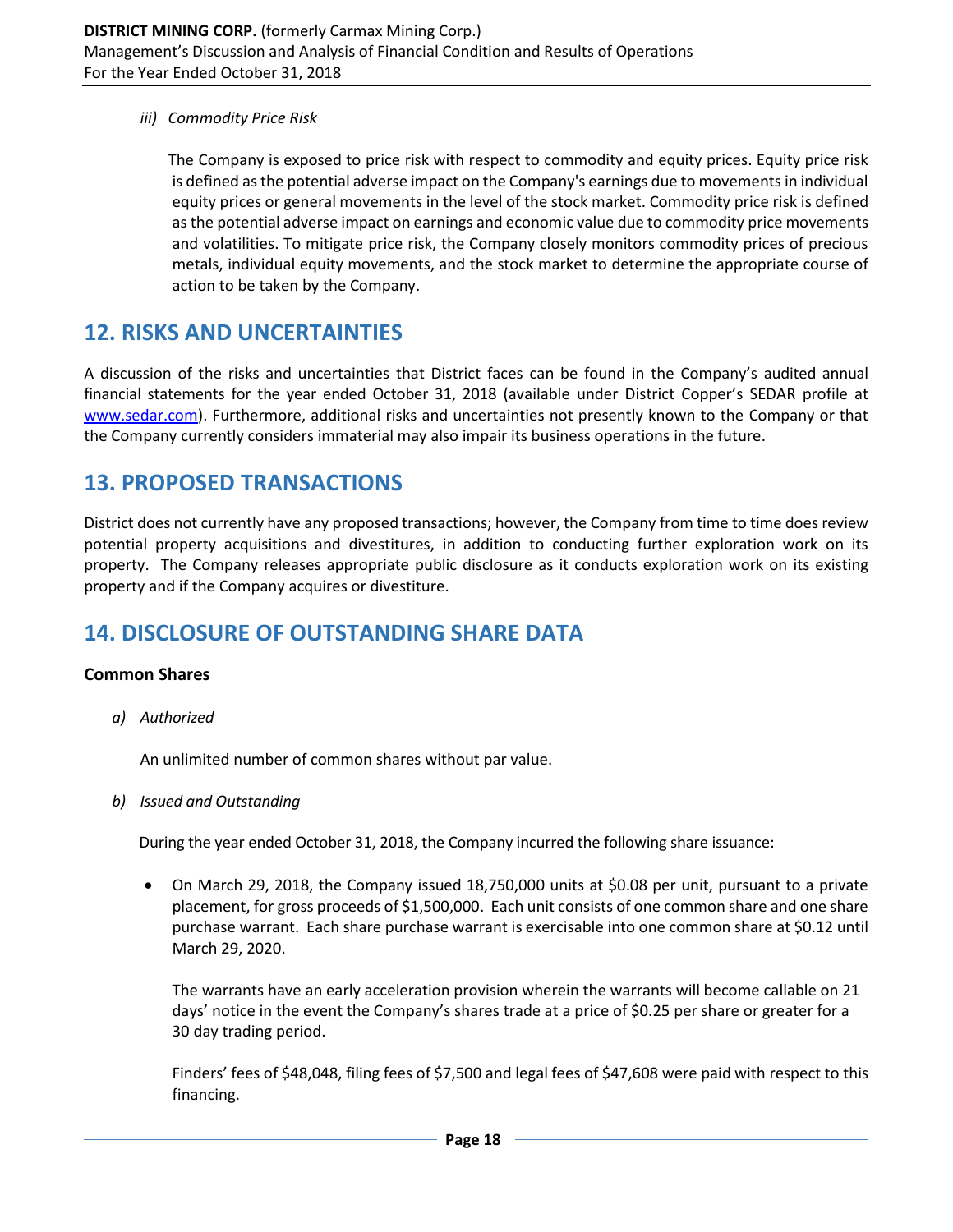- On May 8, 2018, the Company issued 3,900,000 common shares at a value of \$624,000 for contiguous mineral tenures at the Eaglehead property.
- On July 12, 2018 the Company issued 6,470,352 flow-through shares, pursuant to a private placement, for gross proceeds of \$549,980.

Finders' fees of \$30,000, filing fees of \$1,382, legal fees of \$32,883 and the issuance of 352,942 finder's warrants were paid with respect to this financing.

Each finders' warrant is exercisable into one common share at \$0.085 until July 12, 2020.

In connection with this placement, a \$161,759 flow-through premium liability was incurred as a result of there being a \$0.025 premium per share sold. The liability will be extinguished once all the flowthrough money that was raised has been spent on the Eaglehead project. As of October 31, 2018, the remaining flow-through premium liability was \$43,484.

During the year ended October 31, 2017, the Company incurred the following share issuance:

• On August 28, 2017, the Company issued 4,250,000 post-consolidation units at \$0.06 per unit, pursuant to a private placement, for gross proceeds of \$255,000. Each unit consists of one common share and one callable share purchase warrant. Each share purchase warrant is exercisable into one common share at \$0.10 until February 28, 2019.

Finders' fees of \$800, filing fees of \$1,275 and legal fees of \$8,781 were paid with respect to this financing.

• On November 17, 2017, the Company consolidated its share capital on the basis of one post consolidated common share for every two pre-consolidated common shares. All common share and per common share amounts, including options and warrants, in these financial statements have been adjusted to give retroactive effect to the share consolidation.

#### *c) Warrants*

A summary of changes in share purchase warrants as of the date of this MD&A and the year ended October 31, 2017 is as follows:

|                                   |                         | As at           |                | Year Ended       |         |          |
|-----------------------------------|-------------------------|-----------------|----------------|------------------|---------|----------|
|                                   | <b>January 23, 2019</b> |                 |                | October 31, 2017 |         |          |
|                                   | Weighted                |                 |                |                  |         | Weighted |
|                                   | Number of               | Average         | Number of      |                  | Average |          |
|                                   | <b>Warrants</b>         | <b>Exercise</b> |                | Warrants         |         | Exercise |
|                                   | Outstanding             | <b>Price</b>    |                | Outstanding      |         | Price    |
|                                   |                         |                 |                |                  |         |          |
| <b>Balance, Beginning of Year</b> | 4,250,000               | \$              | 0.100          | 8,090,225        | Ś       | 0.166    |
| Expired                           |                         |                 | $\blacksquare$ | (8,090,225)      |         | (0.166)  |
| <b>Issued</b>                     | 19,102,942              | 0.119           |                | 4,250,000        |         | 0.100    |
| <b>Balance, End of Period</b>     | 23,352,942              | \$              | 0.116          | 4,250,000        | Ś       | 0.100    |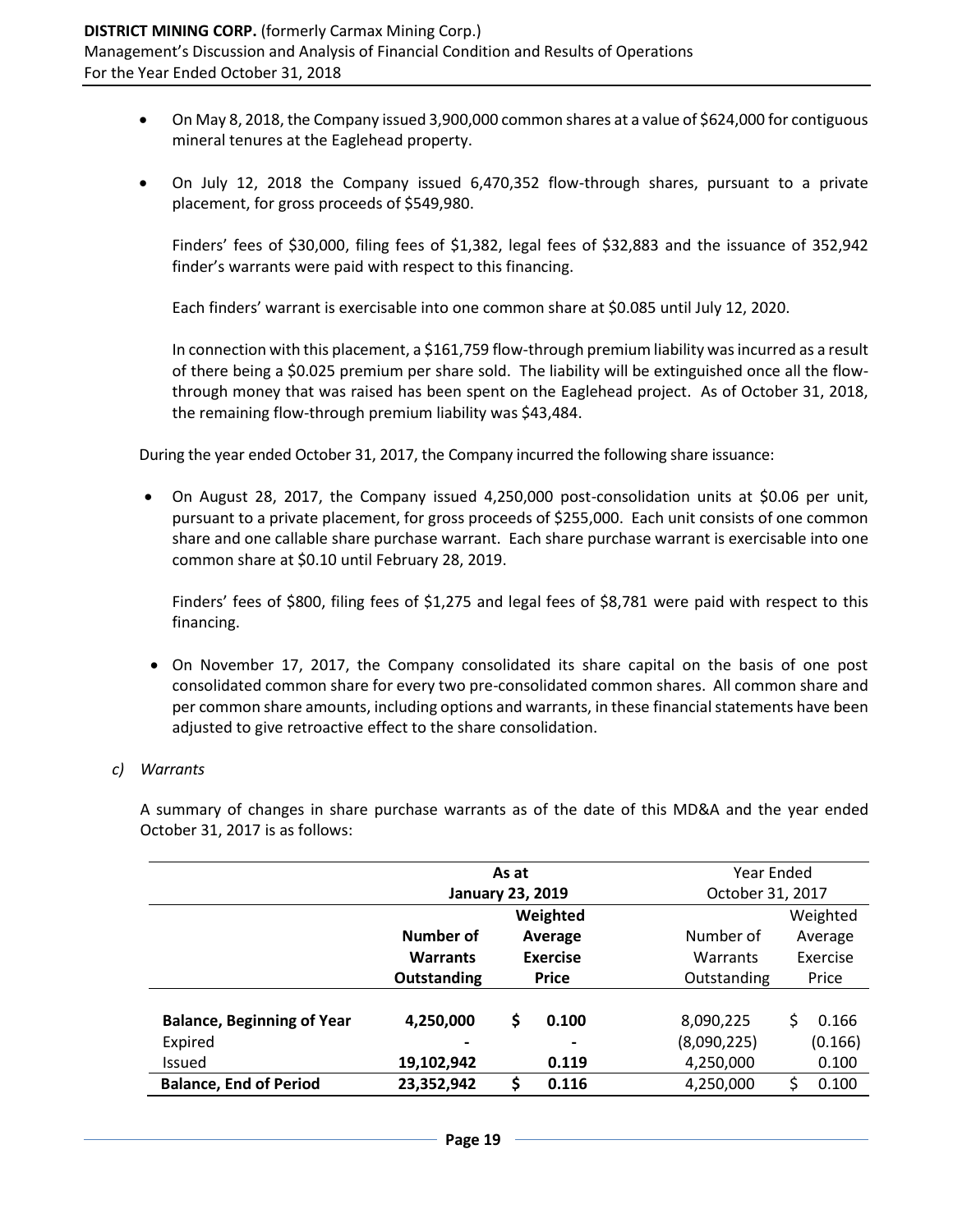| Number of  | Warrant<br><b>Exercise</b><br><b>Warrants</b><br><b>Price</b><br><b>Outstanding</b> |       | <b>Warrants</b>   | Warrant<br><b>Expiry</b><br><b>Date</b> |
|------------|-------------------------------------------------------------------------------------|-------|-------------------|-----------------------------------------|
|            |                                                                                     |       | Exercisable as of |                                         |
|            |                                                                                     |       | October 31, 2018  |                                         |
| 4,250,000  |                                                                                     | 0.100 | 4,250,000         | February 28, 2019                       |
| 18,750,000 |                                                                                     | 0.120 | 18,750,000        | March 29, 2020                          |
| 352,942    |                                                                                     | 0.085 | 352,942           | July 12, 2020                           |
| 23,352,942 |                                                                                     | 0.116 | 23,352,942        |                                         |

As at January 23, 2019 share purchase warrants outstanding and exercisable are as follows:

As at October 31, 2018, the weighted average remaining contractual life of the share purchase warrants was 1.218 years (October 31, 2017 – 1.33 years) and the weighted average exercise price was \$0.116 (October 31, 2017 - \$0.100).

#### *d) Stock Options*

As at the date of this MD&A, options outstanding for the purchase of common shares are as follows:

| Amount of     | <b>Price Per</b><br><b>Share</b> |      | <b>Amount</b> | <b>Expiry</b>    |
|---------------|----------------------------------|------|---------------|------------------|
| <b>Shares</b> |                                  |      | Exercisable   | <b>Date</b>      |
| 1,725,000     |                                  | 0.14 | 1,725,000     | July 9, 2019     |
| 450,000       |                                  | 0.10 | 450,000       | April 29, 2020   |
| 175,000       |                                  | 0.10 | 175,000       | October 16, 2020 |
| 2,350,000     |                                  | 0.13 | 2,350,000     |                  |

## **15. OFF-BALANCE SHEET ARRANGEMENTS**

During the year ended October 31, 2018, the Company was not party to any off-balance-sheet arrangements that have, or are reasonably likely to have, a current or future effect on the results of operations, financial condition, revenues or expenses, liquidity, capital expenditures or capital resources of the Company.

# **16. CHANGES IN ACCOUNTING STANDARDS**

There were no changes in the Company's accounting policies during the year ended October 31, 2018. New and revised accounting standards and interpretations issued but not yet adopted are described in Note 2, "*Basis of Presentation*", of the audited financial statements for the year ended October 31, 2018.

# **17. CRITICAL ACCOUNTING ESTIMATES**

The preparation of these financial statements in conformity with IFRS requires management to make judgements, estimates and assumptions which affect the reported amounts of assets and liabilities and the disclosure of contingent assets and liabilities at the date of the financial statements and revenues and expenses for the periods reported. The Company bases its estimates and assumptions on current and various other factors that it believes to be reasonable under the circumstances. Management believes the estimates are reasonable; however, actual results could differ from those estimates and could impact future results of operations and cash flows.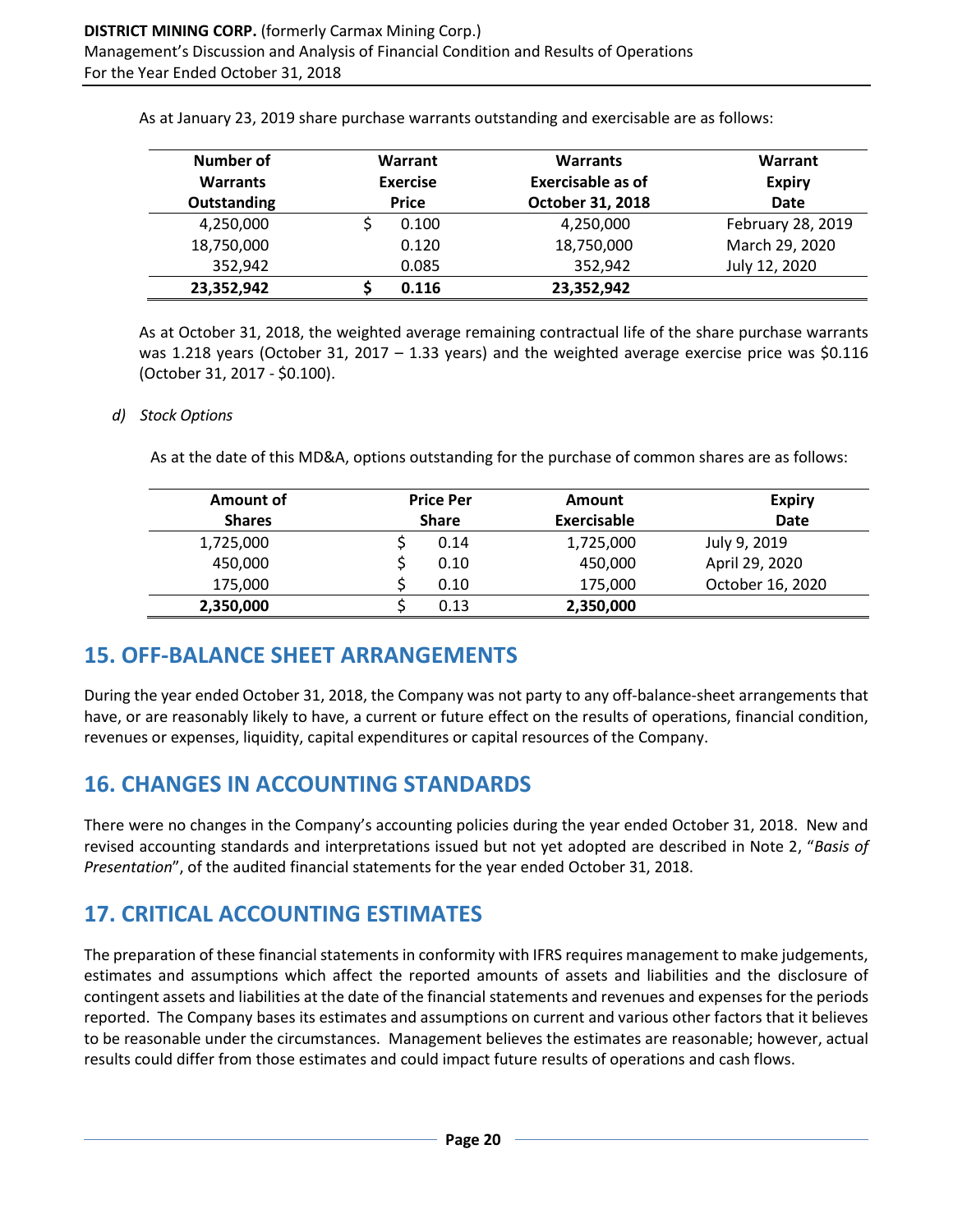The areas which require management to make significant estimates and assumptions in determining carrying values include, but are not limited to:

#### **Exploration and Evaluation Expenditures**

The application of the Company's accounting policy for exploration and evaluation expenditure requires judgment in determining whether it is likely that future economic benefits will flow to the Company, which may be based on assumptions about future events or circumstances. Estimates and assumptions made may change if new information becomes available. If, after expenditure is capitalized, information becomes available suggesting that the recovery of expenditure is unlikely, the amount capitalized is impaired in the Statement of Operations and Comprehensive Loss during the period the new information becomes available.

### **Depreciation**

Significant judgment is involved in the determination of useful life and residual values for the computation of depreciation and no assurance can be given that actual useful lives and residual values will not differ significantly from current assumptions.

### **Impairment**

The carrying value of property and equipment is reviewed each reporting period to determine whether there is any indication of impairment. If the carrying amount of an asset exceeds its recoverable amount, the asset is impaired, and an impairment loss is recognized in the statement of operations and comprehensive loss. The assessment of fair values, including those of the cash generating units (the smallest identifiable group of assets that generates cash inflows that are largely independent of the cash inflow from other assets or groups of assets) ("**CGUs**") for purposes of testing goodwill, require the use of estimates and assumptions for recoverable production, long-term commodity prices, discount rates, foreign exchange rates, future capital requirements and operating performance. Changes in any of the assumptions or estimates used in determining the fair value of goodwill or other assets could impact the impairment analysis.

#### **Site Closure and Decommissioning Provisions**

The Company assesses its mineral property's decommissioning provision at each reporting date or when new material information becomes available. Exploration, development and mining activities are subject to various laws and regulations governing the protection of the environment. In general, these laws and regulations are continually changing, and the Company has made, and intends to make in the future, expenditures to comply with such laws and regulations. Accounting for decommissioning obligations requires management to make estimates of the future costs that the Company will incur to complete the reclamation work required to comply with existing laws and regulations at each location. Actual costs incurred may differ from those amounts estimated.

Also, future changes to environmental laws and regulations could increase the extent of reclamation and remediation work required to be performed by the Company. Increases in future costs could materially impact the amounts charged to operations for reclamation and remediation. The provision represents management's best estimate of the present value of the future decommissioning obligation. The actual future expenditures may differ from the amounts currently provided.